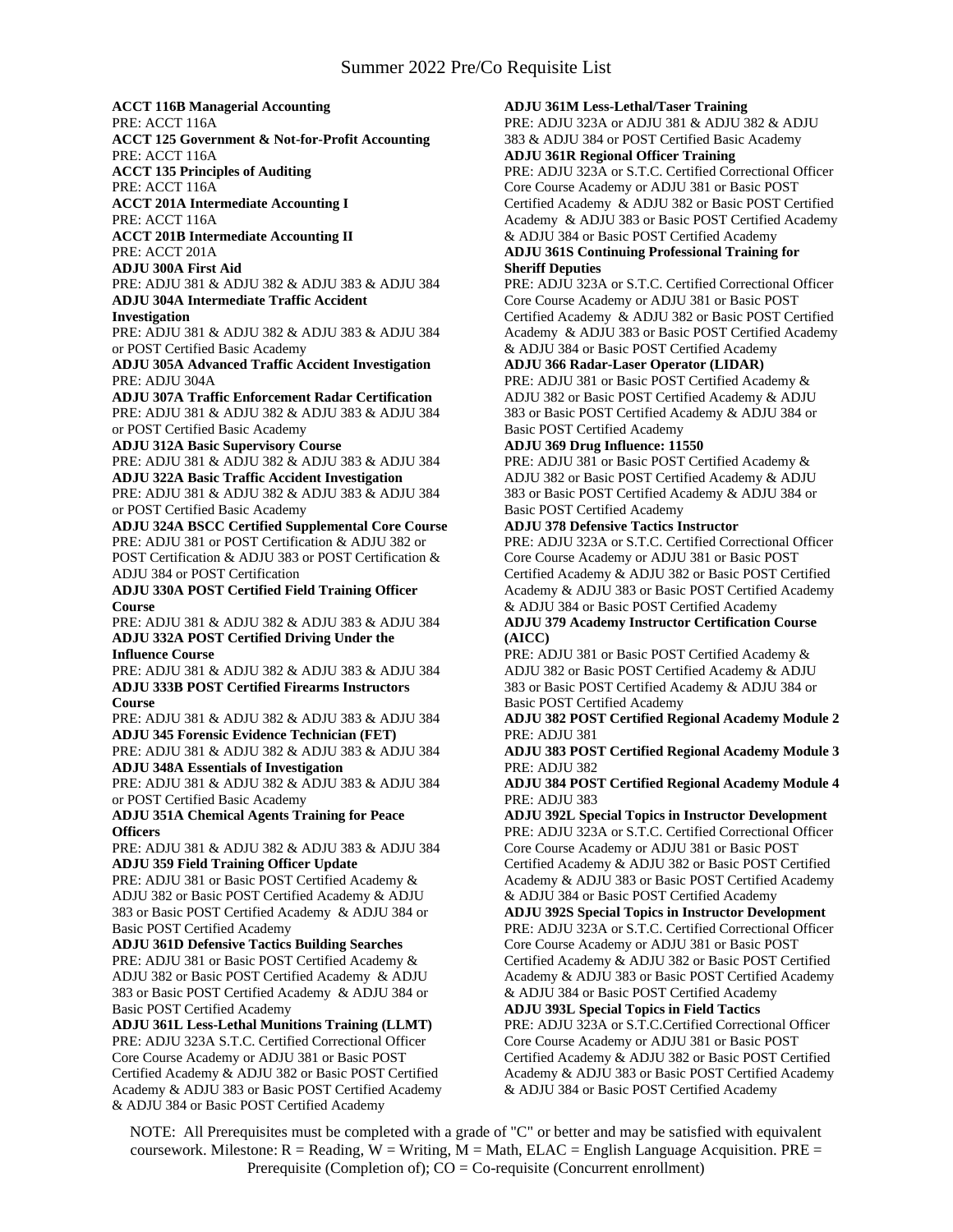### **ADJU 393S Special Topics in Field Tactics**

PRE: ADJU 323A or S.T.C.Certified Correctional Officer Core Course Academy or ADJU 381 or Basic POST Certified Academy & ADJU 382 or Basic POST Certified Academy & ADJU 383 or Basic POST Certified Academy & ADJU 384 or Basic POST Certified Academy **ADJU 394L Special Topics in Law Enforcement Policy and Procedure** PRE: ADJU 323A or S.T.C.Certified Correctional Officer

Core Course Academy or ADJU 381 or Basic POST Certified Academy & ADJU 382 or Basic POST Certified Academy & ADJU 383 or Basic POST Certified Academy & ADJU 384 or Basic POST Certified Academy

#### **ADJU 394S Special Topics in Law Enforcement Policy and Procedure**

PRE: ADJU 323A or S.T.C.Certified Correctional Officer Core Course Academy or ADJU 381 or Basic POST Certified Academy & ADJU 382 or Basic POST Certified Academy & ADJU 383 or Basic POST Certified Academy & ADJU 384 or Basic POST Certified Academy **AIRE 100 Basic Refrigeration & AC Theory** CO: AIRE 103 **AIRE 103 Basic Refrigeration & AC Lab** CO: AIRE 100 **AIRE 122 Construction Drawings and Estimating** CO: AIRE 123 **AIRE 123 Construction Drawings and Estimating Lab** CO: AIRE 122 **AIRE 124 Power & Control Systems Theory** CO: AIRE 125 **AIRE 125 Power & Control Systems Lab** CO: AIRE 124 **AIRE 126 Fluid Flow Dynamics** Completion of or concurrent enrollment in AIRE 127 **AIRE 127 Fluid Flow Dynamics Lab** CO: AIRE 126 **AIRE 128 Comfort Heating Systems Theory** CO: AIRE 129 **AIRE 129 Comfort Heating Systems Lab** CO: AIRE 128 **AIRE 132 Advanced Refrigeration & AC Theory** CO: AIRE 133 **AIRE 133 Advanced Refrigeration & AC Lab** CO: AIRE 132 **AIRE 138 HVAC System Design** CO: AIRE 139 **AIRE 139 HVAC System Design Lab** CO: AIRE 138 **AIRE 144 Direct Digital Controls Theory** CO: AIRE 145 **AIRE 145 Direct Digital Controls Lab** CO: AIRE 144 **AIRE 160 Solar Energy Utilization Theory** CO: AIRE 161 **AMSL 121 American Sign Language Level II** PRE: AMSL 120 **AMSL 214 American Sign Language Fingerspelled Signs** PRE: AMSL 121 **AMSL 220 American Sign Language Level III** PRE: AMSL 121 **AMSL 221 American Sign Language Level IV** PRE: AMSL 214 & AMSL 220

**AMSL 225 Introduction to Linguistics of American Sign Language** Completion of or concurrent enrollment in AMSL 221 **AMSL 230 Interpretation I** PRE: AMSL 221 Completion of or concurrent enrollment in AMSL 150 & AMSL 214 **AMSL 235 Professional Aspects of Interpretation** PRE: AMSL 221 Completion of or concurrent enrollment in AMSL 230 **AMSL 240 Interpretation II** PRE: AMSL 214, AMSL 230 & AMSL 235 Completion of or concurrent enrollment in AMSL 155 & AMSL 225 **AMSL 245 Specialized Settings in Interpretation** PRE: AMSL 230 & AMSL 235 Completion of or concurrent enrollment in AMSL 240 **AMSL 250 Interpretation III** PRE: AMSL 240 & AMSL 245 **AMSL 255 Interpretation IV** PRE: AMSL 240 & AMSL 245 Completion of or concurrent enrollment in AMSL 250 **AMSL 276 Field Work in Interpretation** PRE: AMSL 250 & AMSL 255 **ANTH 104 Laboratory in Physical Anthropology** Completion of or concurrent enrollment in ANTH 102 **AODS 160 Group Dynamics in Alcohol and Other Drug Counseling** PRE: AODS 150 and AODS 154 **AODS 162 Internship Seminar: Alcohol and Other Drug Counseling** PRE: AODS 150 & AODS 153 & AODS 154 & AODS 156 & AODS 160 and PSYC 161 CO: AODS 163 or AODS 270 **AODS 163 Internship: Alcohol and Other Drug Counseling** PRE: AODS 150 & AODS 153 & AODS 154 & AODS 156 & AODS 160 and PSYC 161 CO: AODS 162 **AODS 270 Work Experience in Chemical Dependency** PRE: AODS 156 & AODS 160 & PSYC 161 CO: AODS 162 **ARAB 102 Second Course in Arabic** PRE: ARAB 101 **ARAB 201A Third Course in Arabic** PRE: ARAB 102 **ARCH 141 Professional Practice in Architecture** PRE: ARCH 100 Completion of or concurrent enrollment in ARCH 130 **ARCH 172 Architectural Design II** PRE: ARCH 100 & ARCH 170 **ARCH 173 Architectural Site Design: Creating Exterior Spaces** PRE: ARCH 100 & ARCH 170 **ARCH 175 Advanced Architectural Design I** PRE: ARCH 172 Completion of or concurrent enrollment in ARCH 173 **ARCH 180A Advanced Architectural Design IIA** PRE: ARCH 175 & ARCH 220 **ARCH 180B Advanced Architectural Design IIB** PRE: ARCH 180A **ARCH 180C Advanced Architectural Design IIC** PRE: ARCH 180B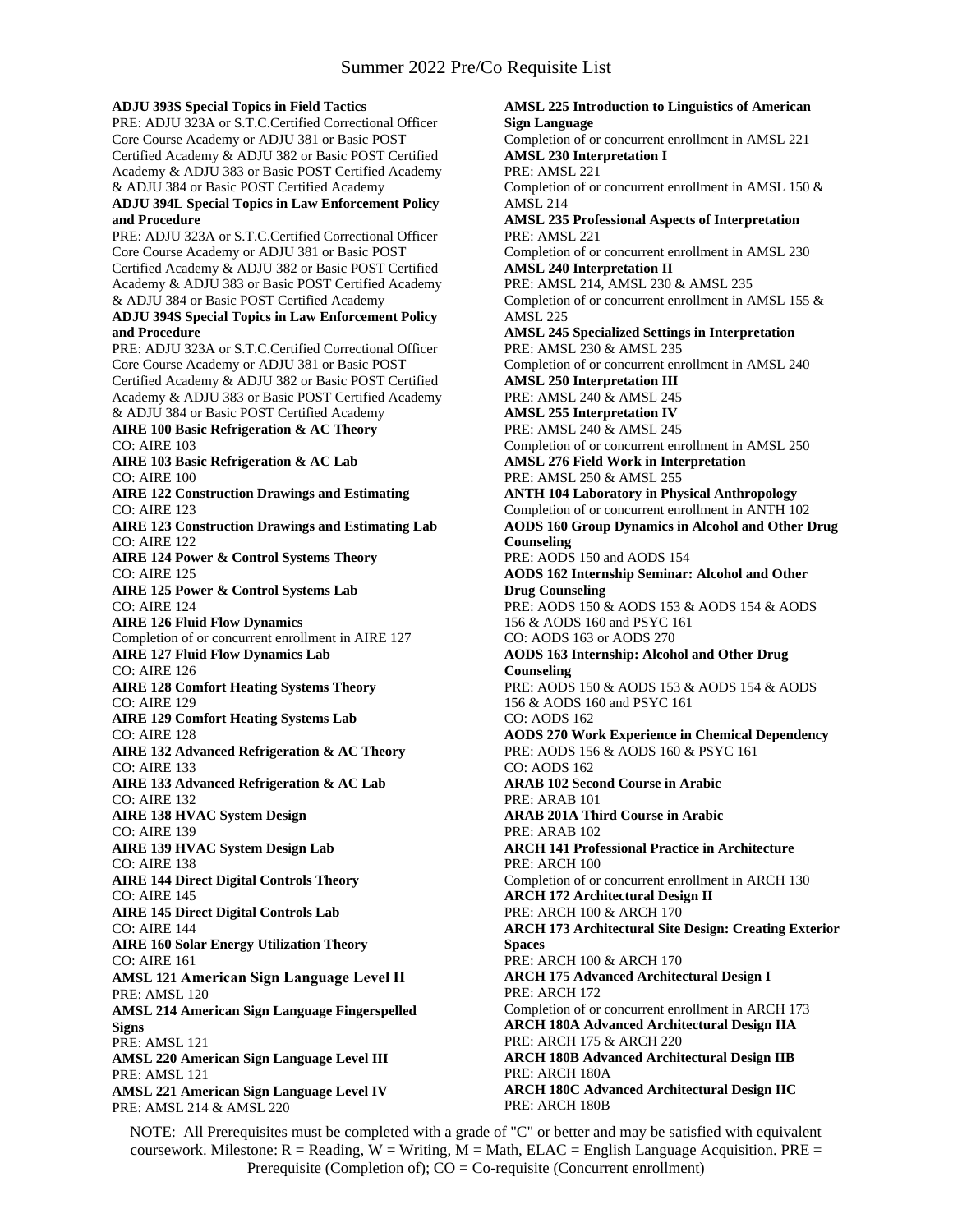# Summer 2022 Pre/Co Requisite List

**ARCH 220 Graphic Design Communication II** PRE: ARCH 100 **ARCH 221 Graphic Design Communication III** PRE: ARCH 220 **ARTF 155B Freehand Drawing II** PRE: ARTF 155A **ARTF 161B Museum Studies/Gallery Exhibition Skills II** PRE: ARTF 161A **ARTF 163 Art Museum/Gallery Internship** PRE: ARTF 161B **ARTF 165A Composition in Painting I** PRE: ARTF 155A **ARTF 165B Composition in Painting II** PRE: ARTF 165A **ARTF 165C Composition in Painting III** PRE: ARTF 165B **ARTF 165D Composition in Painting IV** PRE: ARTF 165C **ARTF 170B Contemporary Crafts II** PRE: ARTF 170A **ARTF 170C Contemporary Crafts III** PRE: ARTF 170B **ARTF 195B Ceramics II** PRE: ARTF 195A **ARTF 195C Ceramics III** PRE: ARTF 195B **ARTF 196 Clay and Glaze Technology** PRE: ARTF 195A **ARTF 197A Handbuilding Ceramics I** PRE: ARTF 195A **ARTF 197B Handbuilding Ceramics II** PRE: ARTF 197A **ARTF 198B Introduction to Printmaking II** PRE: ARTF 198A **ARTF 198C Introduction to Printmaking III** PRE: ARTF 198B **ARTF 210A Life Drawing I** PRE: ARTF 155A **ARTF 210B Life Drawing II** PRE: ARTF 210A **ARTF 210C Life Drawing III** PRE: ARTF 210B **ARTF 220B Life Sculpture II** PRE: ARTF 220A **ARTF 220C Life Sculpture III** PRE: ARTF 220B **ARTF 280A 2-Dimensional Art Studio Lab** CO: ARTF 150A or ARTF 152 or ARTF 155A or ARTF 155B or ARTF 165A or ARTF 165B or ARTF 165C or ARTF 165D or ARTF 174A or ARTF 198A or ARTF 198B or ARTF 198C or ARTF 210A or ARTF 210B or ARTF 210C **ARTF 280B 3-Dimensional Art Studio Lab** CO: ARTF 151 or ARTF 175A or ARTF 205A or ARTF 220A or ARTF 220B or ARTF 220C **ARTF 280C Ceramics Studio Lab** CO: ARTF 195A or ARTF 195B or ARTF 197A or ARTF 197B **ARTF 280D Digital Art Studio Lab** CO: ARTF 231 or ARTF 232 or ARTF 233 **ARTF 280E Museum Studies Lab** CO: ARTF 161A or ARTF 161B or ARTF 163

**ARTF 280F Photography Studio Lab** CO: ARTF 190A or ARTF 194 or ARTF 200 **ARTG 135 Professional Practices** Completion of or concurrent enrollment in ARTG 124 or ARTG 133 **ARTG 138 Process and Production** Completion of or concurrent enrollment in ARTG 124 or ARTG 133 **ASTR 109 Practice in Observing** Completion of or concurrent enrollment in ASTR 101 or ASTR 102 **ASTR 111 Astronomy Laboratory** Completion of or concurrent enrollment in ASTR 101 or ASTR 102 **AUTO 56T Honda/Toyota Engine and Related Systems** PRE: AUTO 51T **AUTO 61T Honda/Toyota Basic Electricity and Electrical Systems Fundamentals** PRE: AUTO 51T **AUTO 62 Advanced Electrical** PRE: AUTO 61 **AUTO 62T Honda/Toyota Advanced Electrical** PRE: AUTO 61T **AUTO 65 Engine Performance** Completion of or concurrent enrollment in AUTO 61 **AUTO 65T Honda/Toyota Engine Performance** PRE: AUTO 56T and AUTO 61T Completion of or concurrent enrollment in AUTO 62T **AUTO 67 Advanced Engine Performance** PRE: AUTO 61 **AUTO 67T Honda/Toyota Advanced Engine Performance** PRE: AUTO 62T and AUTO 65T **AUTO 69T Honda/Toyota Climate Control Systems** PRE: AUTO 61T Completion of or concurrent enrollment in AUTO 62T **AUTO 72T Honda/Toyota Manual Drive Train and Axles** PRE: AUTO 61T Completion of or concurrent enrollment in AUTO 62T **AUTO 74T Honda/Toyota Automatic Transmissions/Axles** PRE: AUTO 65T Completion of or concurrent enrollment in AUTO 67T **AUTO 76T Honda/Toyota Automotive Brake Systems** PRE: AUTO 61T Completion of or concurrent enrollment in AUTO 62T **AUTO 78T Honda/Toyota Suspension, Steering and Handling** PRE: AUTO 51T Completion of or concurrent enrollment in AUTO 61T **AVIA 101L Private Pilot Flight Lab** Completion of or concurrent enrollment in AVIA 101 or FAA-Issued Private Pilot Certificate **AVIA 151 Helicopter Ground School** Completion of or concurrent enrollment in AVIA 101 **AVIA 161L Remote Pilot Flight Lab** Completion of or concurrent enrollment in AVIA 161 or FAA-issued Remote Pilot Certificate **AVIA 195 Instrument Ground School** PRE: AVIA 101 or FAA-Issued Private Pilot Certificate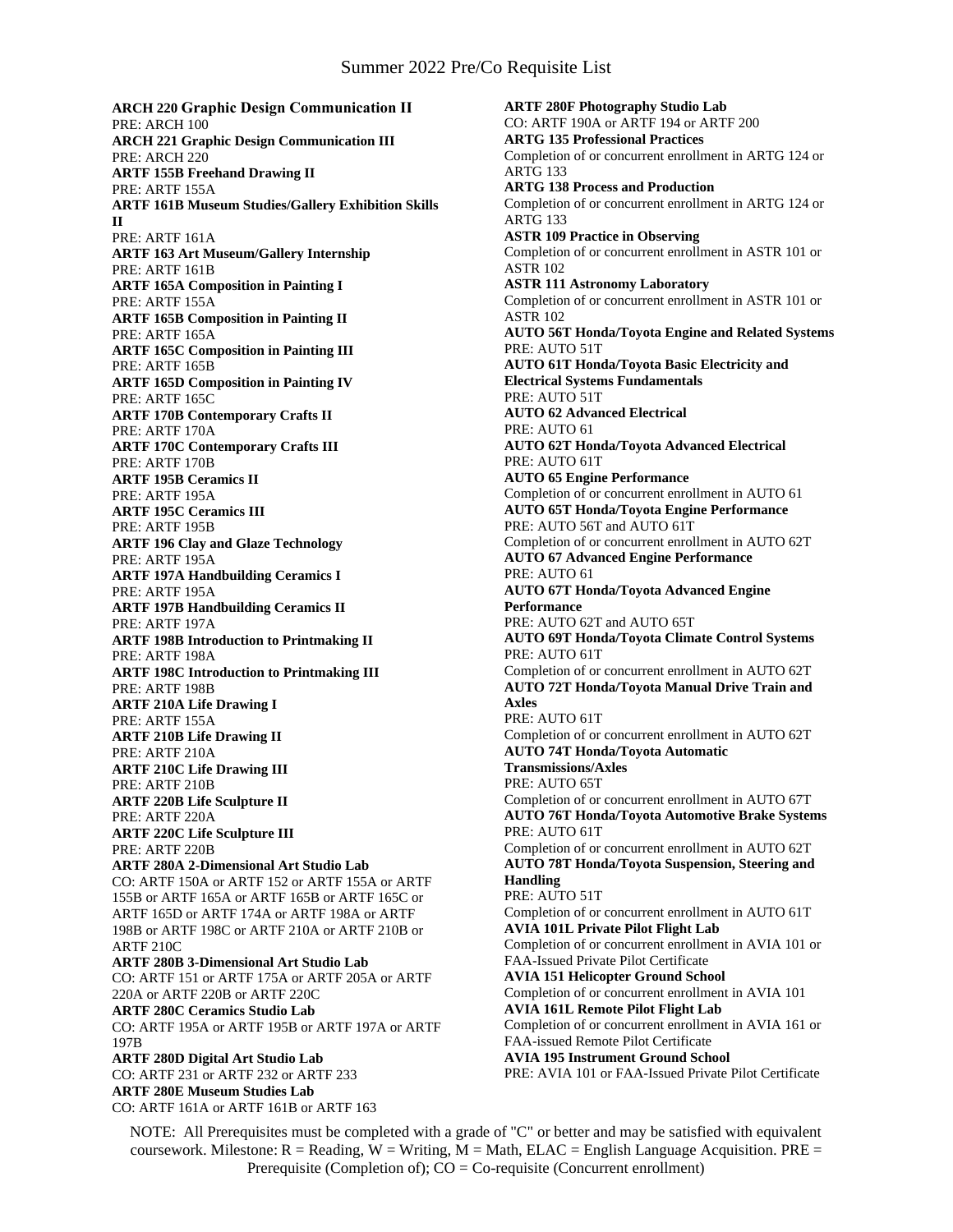**AVIA 195L Basic Instrument Flight Lab**

PRE: AVIA 101 or FAA-Issued Private Pilot Certificate & AVIA 101L or FAA-Issued Private Pilot Certificate Completion of or concurrent enrollment in AVIA 195 or FAA-Issued Instrument Pilot Certificate

**AVIA 196L Advanced Instrument Flight Lab** PRE: AVIA 195 or FAA-Issued Instrument Pilot Certificate & AVIA 195L or FAA-Issued Instrument Pilot **Certificate** 

## **AVIA 201 Commercial Pilot Ground School**

PRE: AVIA 101 or FAA-Issued Private Pilot Certificate **AVIA 211 Flight Instructor Ground School**

Completion of or concurrent enrollment in AVIA 195 or FAA-Issued Instrument Pilot Certificate and AVIA 201 or FAA-Issued Commercial Pilot Certificate

### **AVIA 211L Basic Visual Flight Instructor Lab** Completion of or concurrent enrollment in AVIA 211

**AVIA 215L Basic Instrument Flight Instructor Lab** PRE: AVIA 196L Completion of or concurrent enrollment in AVIA 211

**AVIA 216L Advanced Instrument Flight Instructor Lab**

PRE: AVIA 215L

**AVIA 228 Group Dynamics II**

PRE: AVIA 128

**AVIA 277D Aviation Service Learning -- on Campus** PRE: AVIA 105 and AVIA 101 or AVIA 133

**AVIM 101H General Aviation Technology Theory II** Completion of or concurrent enrollment in AVIM 101G **AVIM 102G General Aviation Maintenance Technology** 

**Practices I**

Completion of or concurrent enrollment in AVIM 101G **AVIM 102H General Aviation Maintenance Technology Practices II**

Completion of or concurrent enrollment in AVIM 101H and AVIM 102G

**AVIM 103A Aircraft Wood, Fabric, Finishing and Composite Structures**

PRE: AVIM 101G & AVIM 101H & AVIM 102G & AVIM 102H

**AVIM 103B Aircraft Welding and Sheet Metal Structures**

PRE: AVIM 101G & AVIM 101H & AVIM 102G & AVIM 102H

**AVIM 103C Aircraft Hydraulic Systems**

PRE: AVIM 101G & AVIM 101H & AVIM 102G & AVIM 102H

**AVIM 103D Aircraft Landing Gear Systems** PRE: AVIM 101G & AVIM 101H & AVIM 102G & AVIM 102H

**AVIM 104A Applied Aircraft Wood, Fabric, Finishing and Composite Structures**

Completion of or concurrent enrollment in AVIM 103A **AVIM 104B Applied Aircraft Welding and Sheet Metal Structures**

Completion of or concurrent enrollment in AVIM 103B **AVIM 104C Applied Aircraft Hydraulic Systems** Completion of or concurrent enrollment in AVIM 103C **AVIM 104D Applied Aircraft Landing Gear Systems** Completion of or concurrent enrollment in AVIM 103D **AVIM 105A Aircraft Cabin Atmosphere Control** PRE: AVIM 101G & AVIM 101H & AVIM 102G & AVIM 102H

**AVIM 105B Aircraft Assembly, Rigging and Inspection** PRE: AVIM 101G & AVIM 101H & AVIM 102G & AVIM 102H **AVIM 106A Aircraft Cabin Atmosphere Control** Completion of or concurrent enrollment in AVIM 105A **AVIM 106B Applied Aircraft Assembly, Rigging and Inspection** Completion of or concurrent enrollment in AVIM 105B **AVIM 107B Turbine Engines** PRE: AVIM 101G & AVIM 101H & AVIM 102G & AVIM 102H **AVIM 108B Applied Turbine Engines** Completion of or concurrent enrollment in AVIM 107B **AVIM 109A Airframe Electrical Systems** PRE: AVIM 101G & AVIM 101H & AVIM 102G & AVIM 102H & AVIM 120 & AVIM 121A **AVIM 109B Powerplant Ignition Systems** PRE: AVIM 101G & AVIM 101H & AVIM 102G & AVIM 102H **AVIM 109C Powerplant Electrical Systems** PRE: AVIM 101G & AVIM 101H & AVIM 102G & AVIM 102H & AVIM 120 & AVIM 121A **AVIM 109D Aircraft Fire Protection and Digital Logic** PRE: AVIM 101G & AVIM 101H & AVIM 102G & AVIM 102H **AVIM 110A Applied Airframe Electrical Systems** Completion of or concurrent enrollment in AVIM 109A **AVIM 110B Applied Powerplant Ignition Systems** Completion of or concurrent enrollment in AVIM 109B **AVIM 110C Applied Powerplant Electrical Systems** Completion of or concurrent enrollment in AVIM 109C **AVIM 111C Reciprocating Engines I** PRE: AVIM 101G & AVIM 101H & AVIM 102G & AVIM 102H **AVIM 111D Reciprocating Engines II** PRE: AVIM 101G & AVIM 101H & AVIM 102G & AVIM 102H **AVIM 112C Applied Reciprocating Engines I** Completion of or concurrent enrollment in AVIM 111C **AVIM 112D Applied Reciprocating Engines II** Completion of or concurrent enrollment in AVIM 111D **AVIM 121A Applied Basic D.C. Electronics** Completion of or concurrent enrollment in AVIM 120 **AVIM 203 Advanced Composites** PRE: AVIM 102G or FAA Airframe or Powerplant Certificate and AVIM 102H or FAA Airframe or Powerplant Certificate Completion of or concurrent enrollment in AVIM 204 **AVIM 204 Advanced Composites Laboratory** PRE: AVIM 102G & AVIM 102H Completion of or concurrent enrollment in AVIM 203 **AVIM 205 Advanced Aircraft Metal Forming and Welding Lecture** Completion of or concurrent enrollment in AVIM 206

**AVIM 206 Advanced Aircraft Metal Forming and Welding Laboratory** Completion of or concurrent enrollment in AVIM 205 **AVIM 241 Aircraft Propeller Systems**

PRE: AVIM 101G & AVIM 101H & AVIM 102G & AVIM 102H

**AVIM 242 Applied Aircraft Propeller Systems** Completion of or concurrent enrollment in: AVIM 241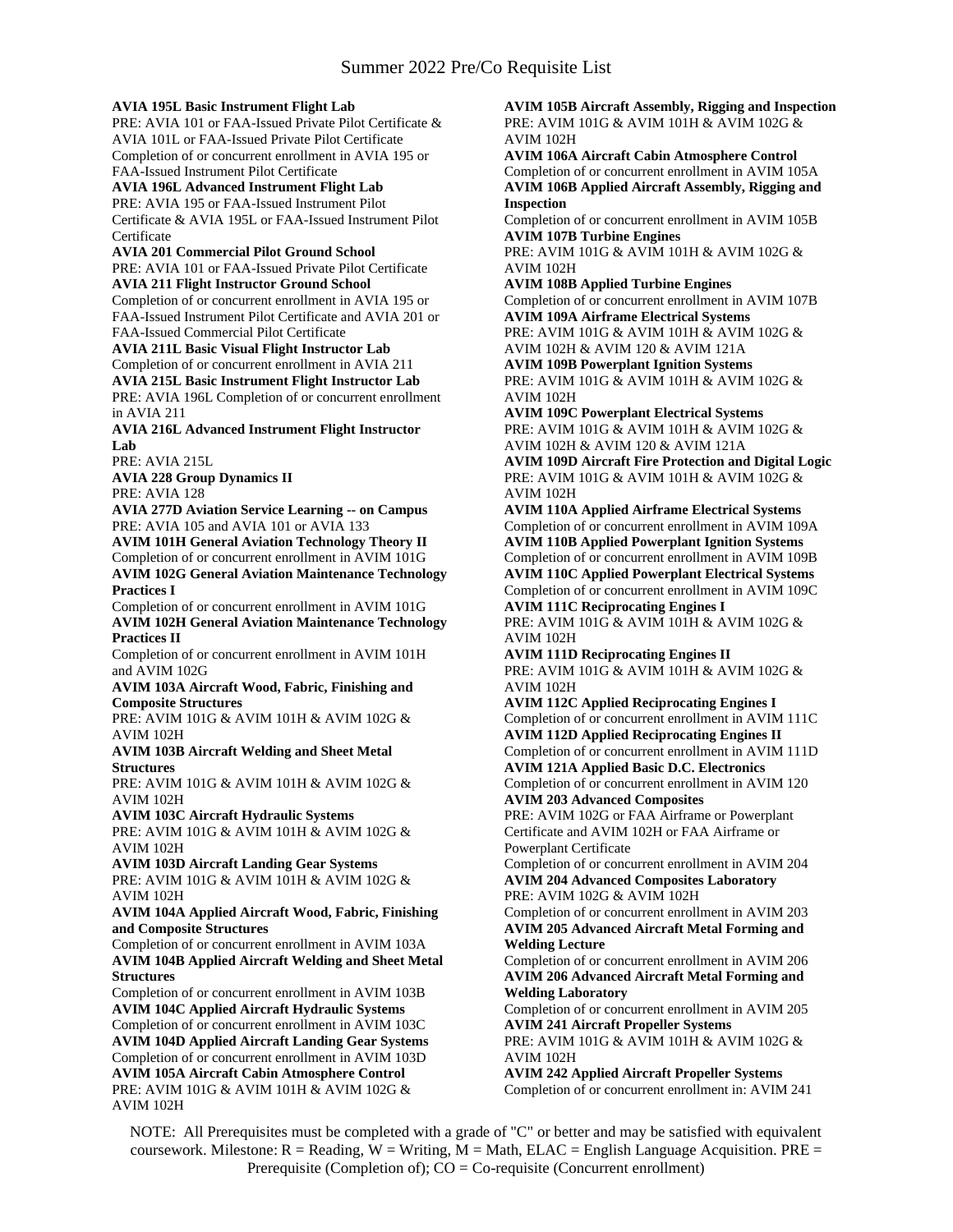**AVIM 249 Induction and Fuel Metering** PRE: AVIM 101G & AVIM 101H & AVIM 102G & AVIM 102H **AVIM 250 Applied Induction and Fuel Metering** Completion of or concurrent enrollment in AVIM 249 **AVIM 253 Lubrication, Cooling, and Exhaust** PRE: AVIM 101G & AVIM 101H & AVIM 102G & AVIM 102H **AVIM 254 Applied Lubrication, Cooling, and Exhaust** Completion of or concurrent enrollment in AVIM 253 **BCAS 303 Construction Mathematics II** PRE: BCAS 302 **BCAS 308 Construction Blueprint Reading II** PRE: BCAS 307 **BCAS 312 Carpenter Apprentice II** PRE: BCAS 310 **BCAS 314 Carpenter Apprentice III** PRE: BCAS 312 **BCAS 316 Carpenter Apprentice IV** PRE: BCAS 314 **BCAS 82 Construction Mathematics II** PRE: BCAS 81 **BCAS 84 Construction Blueprint Reading II** PRE: BCAS 83 **BCAS 86 Carpenter Apprentice II** PRE: BCAS 85 **BCAS 87 Carpenter Apprentice III** PRE: BCAS 86 **BCAS 88 Carpenter Apprentice IV** PRE: BCAS 87 **BIOL 200 Biological Statistics** PRE: BIOL 107, or BIOL 210A and MATH 116 completed within five years of enrollment in BIOL 200 **BIOL 205 General Microbiology** PRE: BIOL 107, and CHEM 100 & CHEM 100L or CHEM 103 or CHEM 152 & CHEM 152L **BIOL 210A Introduction to the Biological Sciences I** PRE: CHEM 152 & CHEM 152L and MATH 96 or M50 All prerequisites must be completed within five years of enrollment in BIOL 210A. **BIOL 210B Introduction to the Biological Sciences II** PRE: BIOL 210A **BIOL 215 Introduction to Zoology** PRE: BIOL 107 **BIOL 230 Human Anatomy** PRE: BIOL 107 or BIOL 160 or BIOL 210A **BIOL 231 Media Experiences in Human Anatomy** CO: BIOL 230 **BIOL 232 Experience in Human Dissection** PRE: BIOL 230 **BIOL 235 Human Physiology** PRE: BIOL 107 **BUSE 115 Statistics for Business** PRE: MATH 59 or MATH 57A or MATH 92 or M40 or MATH 96 or M50 **BUSE 119 Business Communications** PRE: ENGL 101 **BUSE 230A Beginning Small Business Operation** CO: BUSE 270 **BUSE 230B Intermediate Small Business Operation** PRE: BUSE 230A CO: BUSE 270

**BUSE 230C Advanced Small Business Operation** PRE: BUSE 230B CO: BUSE 270 **CACM 105 Fundamentals of Food Production Theory** Completion of or concurrent enrollment in CACM 101 **CACM 110A Fundamental Food and Service: Restaurant Operations** PRE: CACM 101 CO: CACM 110B Completion of or concurrent enrollment in CACM 105 **CACM 110B Fundamental Food and Service: Cooking Techniques** PRE: CACM 101 CO: CACM 110A Completion of or concurrent enrollment in CACM 105 **CACM 130 Quantity Food Preparation-Theory** PRE: CACM 101 & CACM 105 & CACM 110A & CACM 110B **CACM 131 Quantity Food Preparation Laboratory** PRE: CACM 101 & CACM 105 & CACM 110A & CACM 110B Completion of or concurrent enrollment in CACM 130 **CACM 160 Fundamental of Baking Theory** PRE: CACM 101 CO: CACM 212 **CACM 201 Gourmet Food Preparation Laboratory** PRE: CACM 101 & CACM 130 & CACM 131 **CACM 205 Garde Manger Cold Food Production** PRE: CACM 101 & CACM 130 & CACM 131 **CACM 212 Basic Baking and Pastry** PRE: CACM 101 & CACM 131 or CO: CACM 160 **CACM 214 Advanced Baking** PRE: CACM 212 **CACM 215 Advanced Pastry** PRE: CACM 212 **CHEM 16 Workshop for Introduction to General Chemistry** CO: CHEM 152 **CHEM 100 Fundamentals of Chemistry** PRE: MATH 92 or M40 or MATH 96 or M50 Completion of or concurrent enrollment in CHEM 100L **CHEM 100L Fundamentals of Chemistry Laboratory** PRE: MATH 92 or M40 or MATH 96 or M50 CO: CHEM 100 **CHEM 103 General, Organic, and Biological Chemistry** PRE: MATH 92 or M40 or MATH 96 or M50 **CHEM 111L Chemistry in Society Laboratory** Completion of or concurrent enrollment in CHEM 111 **CHEM 130 Introduction to Organic and Biological Chemistry** PRE: CHEM 100 & CHEM 100L, or CHEM 152 & CHEM 152L Completion of or concurrent enrollment in CHEM 130L **CHEM 130L Introduction to Organic and Biological Chemistry Laboratory** PRE: CHEM 100 & CHEM 100L or CHEM 152 & CHEM 152L Completion of or concurrent enrollment in CHEM 130 **CHEM 152 Introduction to General Chemistry** PRE: MATH 96 or M50 Completion of or concurrent enrollment in CHEM 152L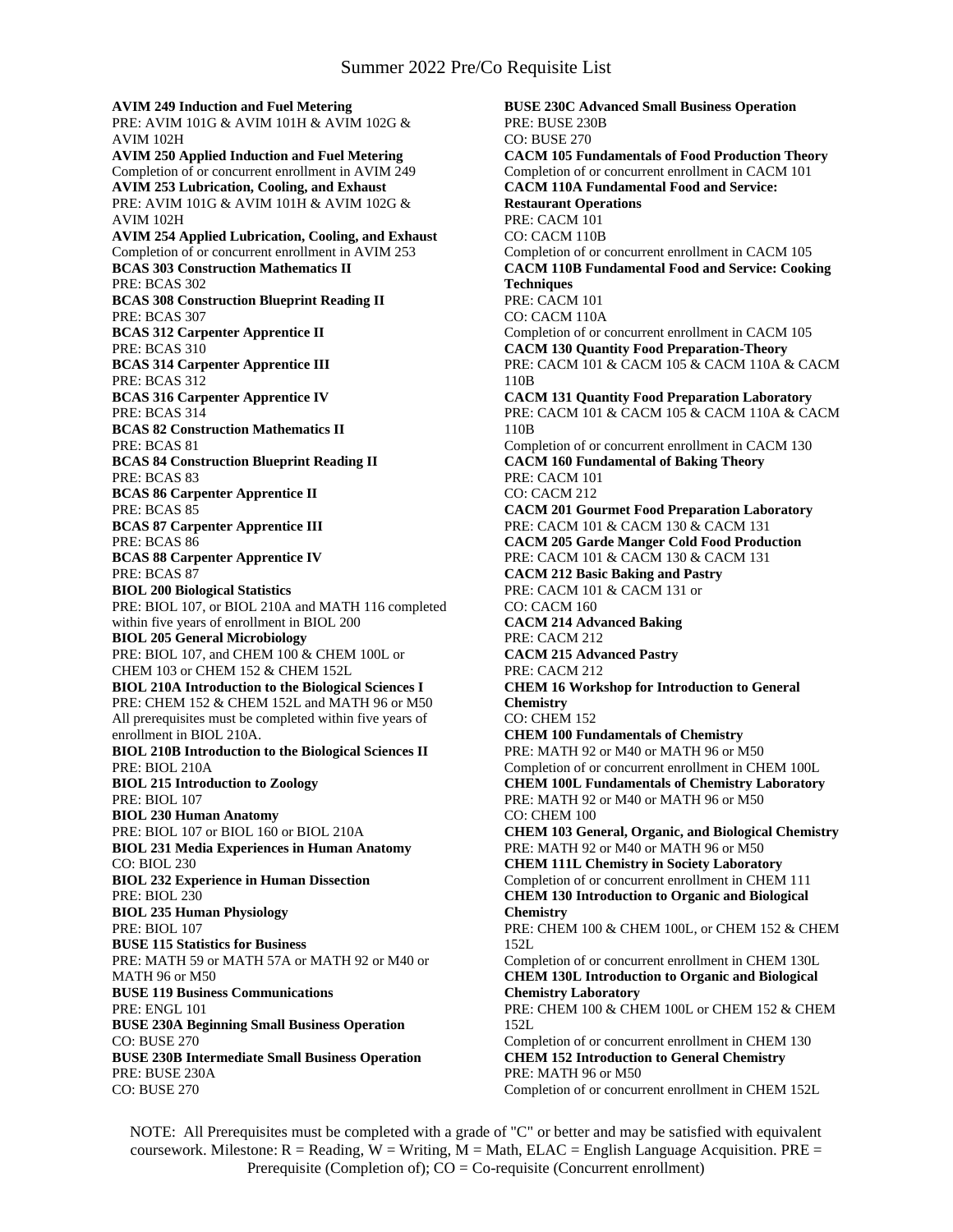**CHEM 152L Introduction to General Chemistry Laboratory** PRE: MATH 96 or M50 Completion of or concurrent enrollment in CHEM 152 **CHEM 160 Introductory Biochemistry** PRE: CHEM 130 **CHEM 200 General Chemistry I - Lecture** PRE: CHEM 152 & CHEM 152L & MATH 96 or M50 Completion of or concurrent enrollment in CHEM 200L **CHEM 200L General Chemistry I - Laboratory** PRE: CHEM 152 & CHEM 152L & MATH 96 or M50 Completion of or concurrent enrollment in CHEM 200 **CHEM 201 General Chemistry II - Lecture** PRE: CHEM 200 & CHEM 200L & MATH 96 or M50 Completion of or concurrent enrollment in CHEM 201L **CHEM 201L General Chemistry II - Laboratory** PRE: CHEM 200 & CHEM 200L & MATH 96 or M50 Completion of or concurrent enrollment in CHEM 201 **CHEM 231 Organic Chemistry I - Lecture** PRE: CHEM 201 & CHEM 201L Completion of or concurrent enrollment in CHEM 231L **CHEM 231L Organic Chemistry I - Laboratory** PRE: CHEM 201 & CHEM 201L Completion of or concurrent enrollment in CHEM 231 **CHEM 233 Organic Chemistry II - Lecture** PRE: CHEM 231 & CHEM 231L Completion of or concurrent enrollment in CHEM 233L **CHEM 233L Organic Chemistry II - Laboratory** PRE: CHEM 231 & CHEM 231L Completion of or concurrent enrollment in CHEM 233 **CHEM 251 Quantitative Analytical Chemistry** PRE: CHEM 201 & CHEM 201L Completion of or concurrent enrollment in MATH 121 or MATH 150 **CHIL 151 Program Planning** PRE: CHIL 101, and CHIL 111 or CHIL 121 or CHIL 131 or CHIL 133 or CHIL 135 & CHIL 160 CO: CHIL 270 or 275 **CHIL 155 Supervised Field Study Seminar** CO: CHIL 151 & CHIL 270 **CHIL 202 Administration of Early Childhood Programs** PRE: CHIL 101 & CHIL 141 **CHIL 210 Supervision of Early Childhood Programs** PRE: CHIL 141 & CHIL 151 **CHIL 215 Adult Supervision and Mentoring in Early Childhood Settings** PRE: CHIL 151 **CHIL 275 Supervised Field Study** CO: CHIL 151 **CHIN 102 Second Course in Mandarin Chinese** PRE: CHIN 101 or two years of high school Chinese **CHIN 201 Third Course in Mandarin Chinese** PRE: CHIN 102 or three years of high school Chinese with a grade of C or better. **CHIN 202 Fourth Course in Mandarin Chinese** PRE: CHIN 201 **CHIN 210 Conversation and Composition in Chinese I** PRE: CHIN 102 **CHIN 211 Conversation and Composition in Chinese II** PRE: CHIN 210 **CISC 186 Visual Basic Programming** PRE: CISC 181

**CISC 187 Data Structures in C++** PRE: CISC 192 **CISC 191 Intermediate Java Programming** PRE: CISC 190 **CISC 201 Advanced C++ Programming** PRE: CISC 192 & CISC 205 **CISC 205 Object Oriented Programming using C++** PRE: CISC 192 **CISC 221 Intermediate Game Programming: Integrating Art and Science** PRE: CISC 220 **CISC 246 Discrete Mathematics for Computer Science** PRE: MATH 245 & CISC 190 **COMS 104 Advanced Public Communication** PRE: COMS 103 **COMS 117B Intercollegiate Forensics** PRE: COMS 117A **COMS 117C Intercollegiate Forensics** PRE: COMS 117B **COMS 117D Intercollegiate Forensics** PRE: COMS 117C **COMS 160 Argumentation** PRE: COMS 103 **COMS 201 Communication and Community** PRE: COMS 103 **CONS 60B Construction Systems - Introduction to HVAC II** PRE: CONS 60A **CONS 61A Construction Systems - Intermediate HVAC I** PRE: CONS 60B **CONS 61B Construction Systems - Intermediate HVAC II** PRE: CONS 61A **CONS 62A Construction Systems - Advanced HVAC I** PRE: CONS 61B **CONS 62B Construction Systems - Advanced HVAC II** PRE: CONS 62A **CONS 63A Construction Systems - HVAC Specialties I** PRE: CONS 62B **CONS 63B Construction Systems - HVAC Specialties II** PRE: CONS 63A **CONS 70B Construction Systems - Introduction to Low Voltage Building Systems II** PRE: CONS 70A **CONS 71A Construction Systems - Intermediate Low Voltage Building Systems I** PRE: CONS 70B **CONS 71B Construction Systems - Intermediate Low Voltage Building Systems II** PRE: CONS 71A **CONS 72A Construction Systems - Advanced Low Voltage Building Systems I** PRE: CONS 71B **CONS 72B Construction Systems - Advanced Low Voltage Building Systems II** PRE: CONS 72A **COSM 81 Basic Business Practices** PRE: COSM 50 & COSM 60 & COSM 70 Completion of or concurrent enrollment in COSM 50L or COSM 60L or COSM 70L or COSM 80L or COSM 90L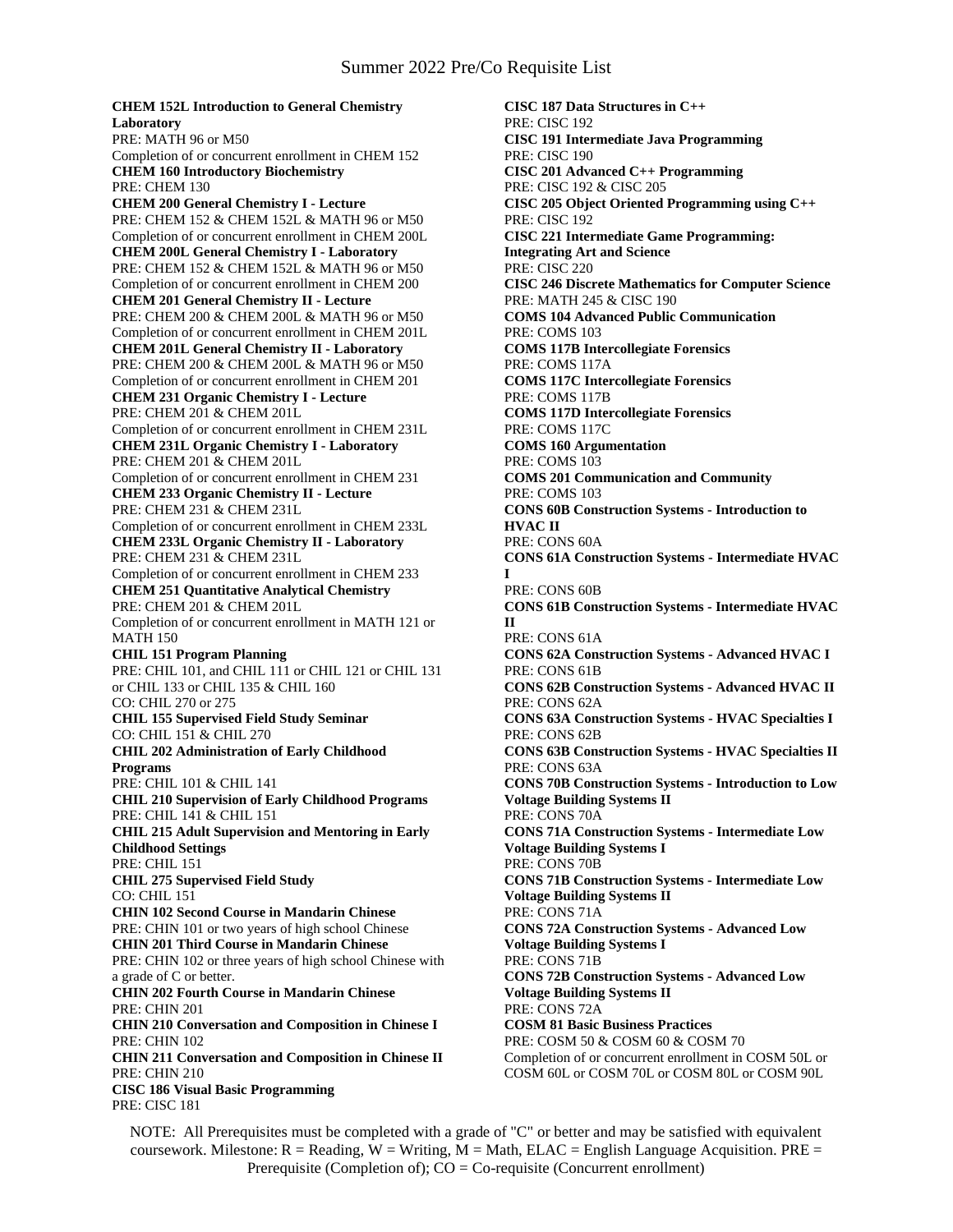**COSM 90L Advanced Cosmetology Lab II** PRE: COSM 80L Completion of or concurrent enrollment in COSM 60 or COSM 70 or COSM 81 **COSM 92 Extended Laboratory Practice** PRE: COSM 80L **COSM 93 Esthetician Extended Laboratory Practice** PRE: COSM 65 & COSM 65L **COSM 94B Cosmetology Teacher Training Program II** PRE: COSM 94A **COSM 95 State Board Review** PRE: COSM 81 Completion of or concurrent enrollment in COSM 90L **CRES 276 Field Work in Conflict Resolution and Mediation** Completion of or concurrent enrollment in CRES 101 and CRES 102 **DENA 54 Basic Dental Assisting** PRE: DENA 50 CO: DENA 54L Completion of or concurrent enrollment in DENA 56 **DENA 54L Basic Dental Assisting Lab** CO: DENA 54 **DENA 58 Preventive Dental Care** PRE: DENA 50 CO: DENA 58L Completion of or concurrent enrollment in DENA 56 **DENA 58L Preventive Dental Care Lab** CO: DENA 58 and DENA 83A **DENA 60 Clinical Business Management** PRE: DENA 50 & DENA 56 CO: DENA 60L **DENA 60L Clinical Business Management Lab** PRE: DENA 50 & DENA 56 CO: DENA 60 **DENA 62 Dental Specialties I** PRE: DENA 117 & DENA 54 CO: DENA 62L **DENA 62L Dental Specialties I Laboratory** PRE: DENA 54L & DENA 83A & DENA 117L CO: DENA 62 **DENA 82 Dental Specialties II** PRE: DENA 117 & DENA 54 CO: DENA 82L **DENA 82L Dental Specialties II Lab** PRE: DENA 54L and DENA 58L and DENA 117L CO: DENA 82 **DENA 83A Directed Clinical Practice** PRE: DENA 50 Completion of or concurrent enrollment in DENA 54L & DENA 58L & DENA 117L **DENA 83B Directed Clinical Practice** PRE: DENA 83A CO: DENA 139 Completion of or concurrent enrollment in DENA 60L & DENA 62L & DENA 82L **DENA 117 Dental Materials** PRE: DENA 50 CO: DENA 117L Completion of or concurrent enrollment in DENA 56 **DENA 117L Dental Materials - Lab** CO: DENA 117

**DENA 129 Dental Radiography I** PRE: DENA 50 CO: DENA 129L Completion of or concurrent enrollment in DENA 56 **DENA 129L Dental Radiography Lab** CO: DENA 129 **DENA 139 Dental Radiography II** PRE: DENA 129L CO: DENA 83B **DIES 101 Heavy Duty Truck, Advanced Transportation, Equipment Preventive Maintenance and Inspections** Completion of or concurrent enrollment in DIES 100 **DIES 102 Heavy Duty Truck and Heavy Equipment Heating and Air Conditioning** Completion of or concurrent enrollment in DIES 100 **DIES 121 Diesel Engines A** Completion of or concurrent enrollment in DIES 100 **DIES 122 Diesel Engines B** Completion of or concurrent enrollment in DIES 100 **DIES 123 Diesel Engines C** Completion of or concurrent enrollment in DIES 100 **DIES 124 Diesel Engines D** Completion of or concurrent enrollment in DIES 100 **DIES 125 Diesel Engines I** Completion of or concurrent enrollment in DIES 100 **DIES 126 Diesel Engines II** Completion of or concurrent enrollment in DIES 100 **DIES 128 Diesel Engines III** Completion of or concurrent enrollment in DIES 100 **DIES 131 Alternative-Fueled Engine Overhaul** Completion of or concurrent enrollment in DIES 100 **DIES 137 Diesel Fuel Injection Systems** Completion of or concurrent enrollment in DIES 100 **DIES 137A Advanced Diesel Fuel Injection Systems** PRE: DIES 137 and DIES 144 **DIES 138 Electrical Systems** Completion of or concurrent enrollment in DIES 100 **DIES 155 Air Brake Systems** Completion of or concurrent enrollment in DIES 100 **DIES 165 Truck Automatic Transmissions** Completion of or concurrent enrollment in DIES 100 **DIES 170 Truck Drive Axles and Specifications** Completion of or concurrent enrollment in DIES 100 **DIES 175 Truck Chassis R&R** Completion of or concurrent enrollment in DIES 100 **DIES 180 Steering, Suspension, and Driveline Systems** Completion of or concurrent enrollment in DIES 100 **DIES 200 Mobile Hydraulic Systems** Completion of or concurrent enrollment in DIES 100 **DIES 210 Brakes, Final Drives and Steering Systems** Completion of or concurrent enrollment in DIES 100 **DIES 220 Undercarriage** Completion of or concurrent enrollment in DIES 100 **DIES 230 Heavy Equipment Transmissions** Completion of or concurrent enrollment in DIES 100 **DIES 240 Equipment Chassis R&R** Completion of or concurrent enrollment in DIES 100 **DJRN 211 Online News Concepts for Publication** PRE: DJRN 210 or JOUR 210A **DJRN 212 News Publication Management** PRE: DJRN 211 or JOUR 210B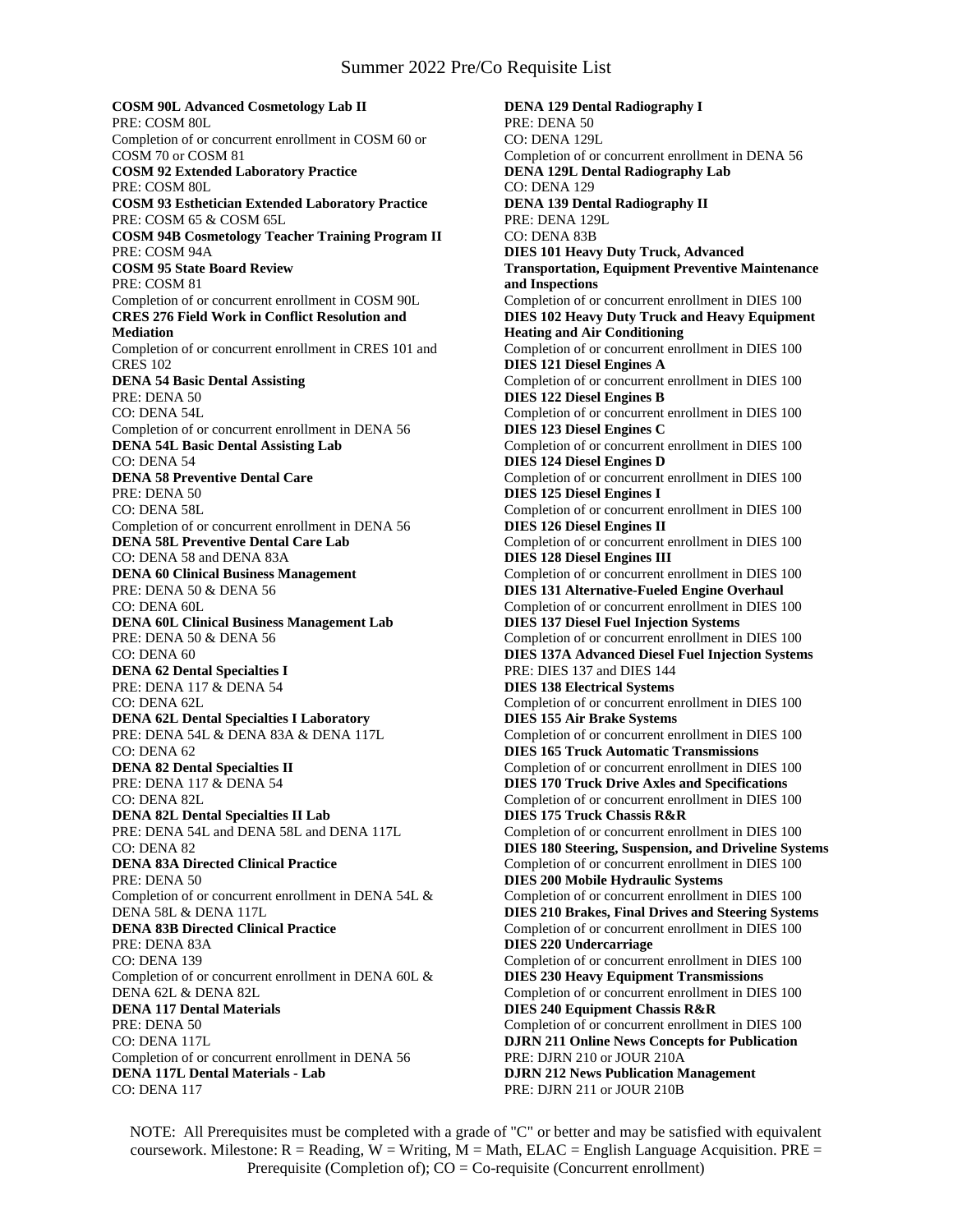# Summer 2022 Pre/Co Requisite List

**DJRN 213 Advanced News Publication Management** PRE: DJRN 212 or JOUR 210C **DJRN 215 Photo Journalism and Documentary Photography** PRE: PHOT 100 or PHOT 143 **DRAM 71 Digital Video Production for the Dramatic Arts II** PRE: DRAM 70 **DRAM 100A Fundamentals of Performance and Production I** CO: DRAM 104A **DRAM 100B Fundamentals of Performance and Production II** CO: DRAM 104B **DRAM 104A Theatre Company Performance I** CO: DRAM 100A **DRAM 104B Theatre Company Performance II** CO: DRAM 100B **DRAM 108 Playwriting** PRE: Eligible to enroll in a transferable English composition course **DRAM 118** Intermediate Playwriting PRE: DRAM 108 **DRAM 126 Advanced Stagecraft** PRE: DRAM 123 **DRAM 129B Intermediate Scene Painting** PRE: DRAM 129A **DRAM 133 Intermediate Acting** PRE: DRAM 132 **DRAM 144B Intermediate Special Effects Makeup for Stage and Film** PRE: DRAM 144A **DRAM 146B Intermediate FX Makeup Practicum: Creature** PRE: DRAM 146A **DRAM 146C Introduction to Theatrical Glamour Practicum: Promotional Events** PRE: DRAM 146B **DRAM 153 Intermediate Costuming** PRE: DRAM 143 or FASH 130 **DRAM 200A Fundamentals of Performance and Production III** PRE: DRAM 100A & DRAM 100B CO: DRAM 204A **DRAM 200B Fundamentals of Performance and Production IV** PRE: DRAM 100A & DRAM 100B CO: DRAM 204B **DRAM 204A Theatre Company Performance III** CO: DRAM 200A **DRAM 204B Theatre Company Performance IV** CO: DRAM 200B **ECON 120 Principles of Macroeconomics** PRE: MATH 92 or MATH 96 or M40 or M50 or math assessment that verifies Intermediate Algebra competency, or any college level Intermediate Algebra course or higher completed with a grade of "C" or better. **ECON 121 Principles of Microeconomics** PRE: MATH 92 or MATH 96 or M40 or M50 or math assessment that verifies Intermediate Algebra competency, or any college level Intermediate Algebra course or higher completed with a grade of "C" or better.

**EDUC 270 Teaching as a Profession - Work Experience** PRE: EDUC 200 CO: EDUC 202 **ELAC 16 Accelerated English Language Acquisition - Low-Intermediate Level** CO: ELAC 15 or L20 **ELAC 23 Academic Listening and Speaking I** PRE: ELAC 15 or L20 **ELAC 25 Integrated Reading, Writing, and Grammar I** PRE: ELAC 15 or L20 **ELAC 26 Accelerated English Language Acquisition - Intermediate Level** CO: ELAC 25 **ELAC 33 Academic Listening and Speaking II** PRE: ELAC 23 or Milestone L30 **ELAC 35 Integrated Reading, Writing and Grammar II** PRE: ELAC 25 or Milestone L30 **ELAC 145 Integrated Reading, Writing, and Grammar III** PRE: ELAC 35 or Milestone L40. Completion of or concurrent enrollment in ELAC 33 Students who meet the prerequisite by completion of ELAC 35 must have completed ELAC 33 or be concurrently enrolled in ELAC 33 **ELCT 111 Electrical Theory I** CO: ELCT 111L **ELCT 111L Electrical Laboratory I** CO: ELCT 111 **ELCT 121 Electrical Theory II** PRE: ELCT 111 & ELCT 111L CO: ELCT 121L **ELCT 121L Electrical Laboratory II** PRE: ELCT 111 & ELCT 111L CO: ELCT 121 **ELCT 131 Electrical Theory III** PRE: ELCT 121 & ELCT 121L CO: ELCT 131L **ELCT 131L Electrical Laboratory III** PRE: ELCT 121 & ELCT 121L CO: ELCT 131 **ELCT 141 Electrical Theory IV** PRE: ELCT 131 & ELCT 131L CO: ELCT 141L **ELCT 141L Electrical Laboratory IV** PRE: ELCT 131 & ELCT 131L CO: ELCT 141 **ELCT 191 Electric Lineman 1B** PRE: ELCT 190 **ELCT 192 Electric Lineman IIA** PRE: ELCT 191 **ELCT 193 Electric Lineman IIB** PRE: ELCT 192 **ELCT 194 Electric Lineman IIIA** PRE: ELCT 193 **ELCT 195 Electric Lineman IIIB** PRE: ELCT 194 **ELCT 200 Electrical Control Systems** PRE: ELCT 121 and ELCT 121L CO: ELCT 200L **ELCT 200L Electrical Control Systems Laboratory** PRE: ELCT 121 and ELCT 121L CO: ELCT 200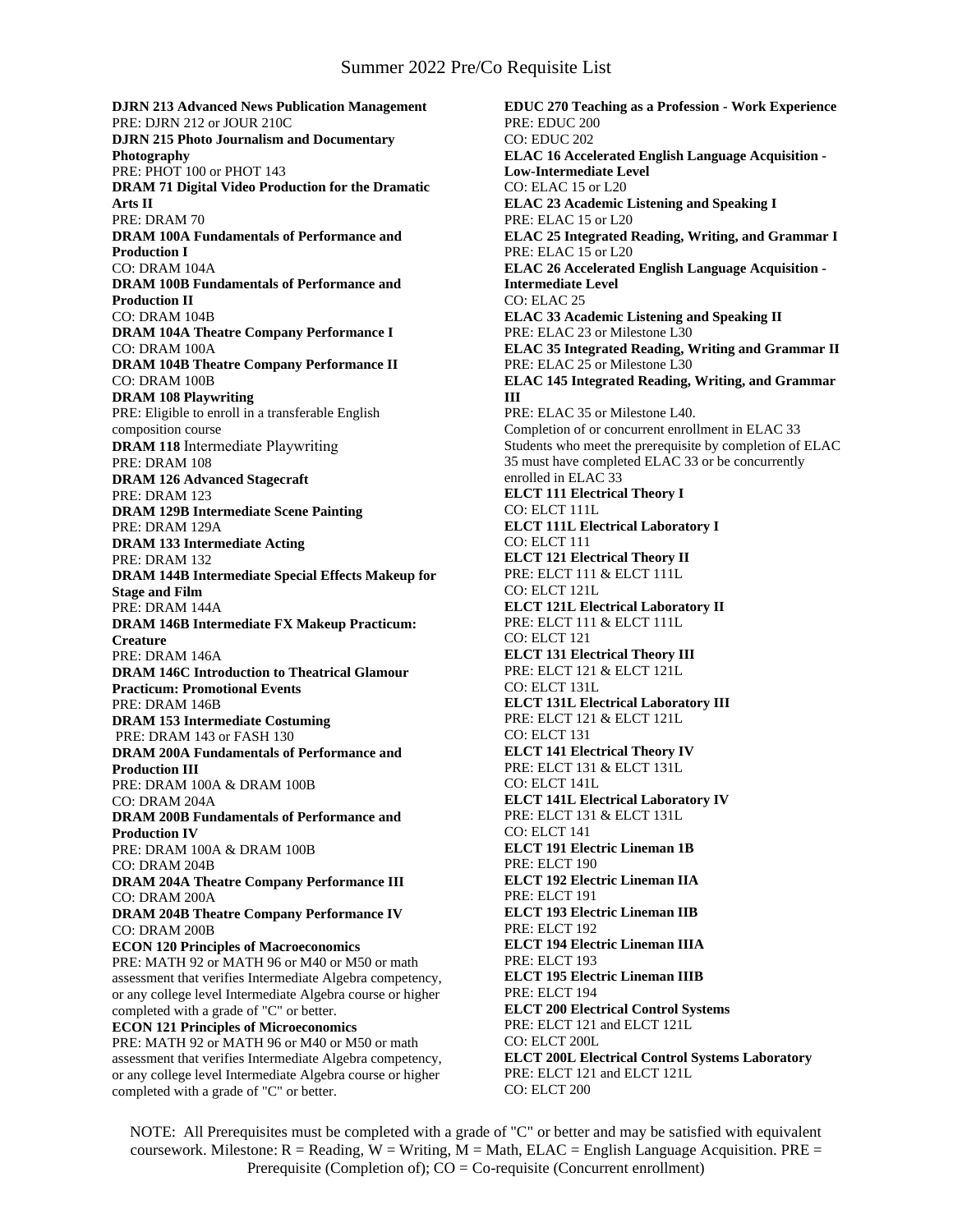**ELDT 225 Microcontrollers** Completion of or concurrent enrollment in ELDT 123 and ELDT 124 and ELDT 225L **ELDT 225L Microcontrollers Laboratory** Completion of or concurrent enrollment in ELDT 123L & ELDT 124L and ELDT 225 **ELDT 232 Advanced Computer Design and Interfacing** PRE: ELDT 225 **EMGM 105A Emergency Medical Technician - National Registry** Completion of or concurrent enrollment in EMGM 106 **EMGM 106 Perilaryngeal Airway Adjuncts/Defibrillation Training** Completion of or concurrent enrollment in EMGM 105A **EMGM 205 EMT to Paramedic Bridge** PRE: EMGM 105A or current State of California EMT certification. **EMGM 296 Individualized Instruction in Emergency Medical Technology** CO: EMGM 105A or EMGM 350 **EMGM 350 Recertification Course for San Diego County EMT** PRE: EMGM 105A or EMT certification **ENGE 116 Computational Methods in Engineering** Completion of or concurrent enrollment in MATH 151 **ENGE 151 Engineering Drawing** PRE: MATH 96 or M50 **ENGE 152 Engineering Design** PRE: ENGE 151 **ENGE 200 Statics** PRE: PHYS 195 Completion of or concurrent enrollment in MATH 151 **ENGE 210 Properties of Materials** PRE: PHYS 195 Completion of or concurrent enrollment in CHEM 200 & CHEM 200L **ENGE 250 Dynamics** PRE: ENGE 200 Completion of or concurrent enrollment in MATH 252 **ENGE 260 Electric Circuits** PRE: PHYS 196 & MATH 151 **ENGL 13B Academic Writing Skills II** PRE: ENGL 13A **ENGL 21A Introduction to Academic Literacy** CO: ENGL 47A or R50 and W50 **ENGL 31 Academic Literacy** PRE: ELAC 45 or ELAC 145 or R40 & W40 or R30 & W30 **ENGL 48 College Reading and Study Skills II** PRE: ENGL 42 or ELAC 45 or ELAC 145 or R40 & W40 **ENGL 49 Basic Composition** PRE: ENGL 43 or ELAC 45 or ELAC 145 or R40 & W40 **ENGL 101 Reading and Composition** PRE: ENGL 47A or ENGL 48 & ENGL 49 or R50 & W50 or R40 & W40; or students with Milestone R30 & W30 must enroll in ENGL 101X (ENGL 101 and 31 learning community) **ENGL 101X ENGL 31/ENGL 101** PRE: Milestones R30 and W30

**ENGL 105 Composition and Literature** PRE: ENGL 47A or ENGL 48 & ENGL 49 or R50 & W50 or R40 & W40; or students with Milestone R30 & W30 must enroll in ENGL 101X (ENGL 101 and 31 learning community) **ENGL 105X English 31/English 105** PRE: Milestones R30 and W30 **ENGL 202 Introduction to Linguistics** PRE: ENGL 47A or ENGL 48 & ENGL 49 or R50 & W50 **ENGL 205 Critical Thinking and Intermediate Composition** PRE: ENGL 101 or ENGL 105 **ENGL 207 The Art of the Sentence** PRE: ENGL 101 or ENGL 105 **ENGL 208 Introduction to Literature** PRE: ENGL 101 or ENGL 105 **ENGL 210 American Literature I** PRE: ENGL 101 or ENGL 105 **ENGL 211 American Literature II** PRE: ENGL 101 or ENGL 105 **ENGL 215 English Literature I: 800-1799** PRE: ENGL 101 or ENGL 105 **ENGL 216 English Literature II: 1800 - Present** PRE: ENGL 101 or ENGL 105 **ENGL 220 Masterpieces of World Literature I: 1500 BCE - 1600 CE** PRE: ENGL 101 or ENGL 105 **ENGL 221 Masterpieces of World Literature II: 1600 - Present** PRE: ENGL 101 or ENGL 105 **ENGL 230 Asian American Literature** PRE: ENGL 101 or ENGL 105 **ENGL 234 Hip Hop Literature: A Poetry Class** PRE: ENGL 101 or ENGL 105 **ENGL 245A Writing Creative Nonfiction** PRE: ENGL 101 or ENGL 105 **ENGL 245B Advanced Creative Nonfiction** PRE: ENGL 245A **ENGL 247A Writing Seminar - Poetry** PRE: ENGL 101 or ENGL 105 **ENGL 247B Advanced Writing Seminar - Poetry** PRE: ENGL 247A **ENGL 249A Introduction to Creative Writing I** PRE: ENGL 101 or ENGL 105 **ENGL 249B Introduction to Creative Writing II** PRE: ENGL 249A **ENGL 252A Fundamentals of Fiction Writing** PRE: ENGL 101 or ENGL 105 **ENGL 252B Intermediate Fiction Writing** PRE: ENGL 252A **ENGL 401 Advanced Writing for Healthcare Professionals** PRE: ENGL 205 **ENGN 275 Engineering Technology Industrial Internship** PRE: MFET 101 & MFET 105 & MFET 115 Completion of or concurrent enrollment in MFET 110 & MFET 230 **EXSC 227 Intercollegiate Water Polo II** PRE: EXSC 226 **EXSC 232B Professional Activities/Cross Country II** PRE: EXSC 232A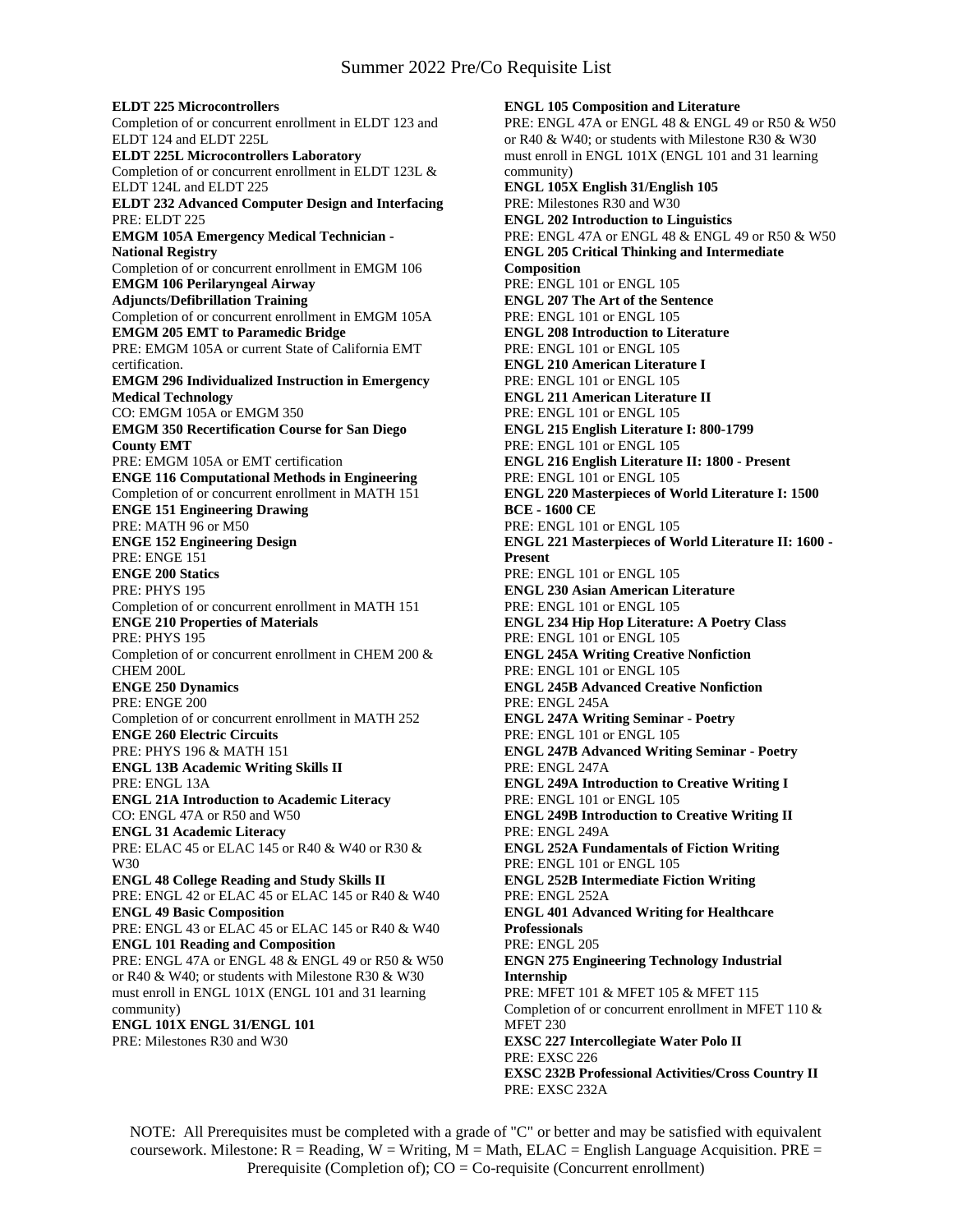**EXSC 238A Theories and Strategies/Track and Field I** CO: EXSC 222 **EXSC 238B Theories and Strategies/Track and Field II** CO: EXSC 223 **EXSC 292B Yoga Teacher Training Progressive Methodologies** Completion of or concurrent enrollment in EXSC 292A **EXSC 293 Yoga Teacher Training Progressive Methodologies** Completion of or concurrent enrollment in EXSC 292 **EXSC 293A Yoga Teacher Training Progressive Methodologies** PRE: EXSC 292 or Registered Yoga Teacher-200 (RYT-200) certification & EXSC 293 Registered Yoga Teacher-200 (RYT-200) certification **EXSC 293B Yoga Teacher Training Implementation** Completion of or concurrent enrollment in EXSC 293A **EXSC 298 Applications of Health and Wellness Coaching** PRE: EXSC 294 **FASH 109 Fashion Product Development** PRE: FASH 105 and FASH 108 or FASH 130 **FASH 123 Introduction to Costume Development** PRE: FASH 120 and FASH 130 **FASH 124 Costume Understructures** PRE: FASH 130 and FASH 130L and FASH 140 **FASH 130 Apparel Construction I** CO: FASH 130L **FASH 131 Apparel Construction II** PRE: FASH 130 CO: FASH 131L **FASH 135 Tailoring** PRE: FASH 131 **FASH 140 Clothing Design and Flat Pattern I** Completion of or concurrent enrollment in FASH 130 **FASH 141 Clothing Design and Flat Pattern II** PRE: FASH 140 **FASH 143 Advanced Fashion Illustration and Technical Sketching** PRE: FASH 142 **FASH 145 Clothing Design Through Draping** PRE: FASH 130 and FASH 140 CO: FASH 145L **FASH 147 Stretch Knits: Design and Construction** PRE: FASH 130 & FASH 140 **FASH 150 Advanced Fashion Design** PRE: FASH 130, FASH 140 and FASH 142, or FASH 176 and FASH 145 **FASH 158 Fashion Field Studies: Trade Shows/Markets** Completion of or concurrent enrollment in FASH 110 or FASH 190 or FASH 130 and FASH 140 **FASH 166 Fitting Techniques and Alterations** PRE: FASH 130 & FASH 130L & FASH 140 **FERM 110 Importing and Distribution** Completion of or concurrent enrollment in FERM 101 **FERM 120 Fundamentals of Spirits** Completion of or concurrent enrollment in FERM 101 **FERM 130 Flavor and Form** Completion of or concurrent enrollment in FERM 101 **FERM 140 Beer Production Laboratory** PRE: FERM 101 and CHEM 111 & CHEM 111L or CHEM 152 & CHEM 152L and BUSE 115 or MATH 119 or MATH 116

**FERM 150 Wine Production Laboratory** PRE: FERM 101 and CHEM 111 & CHEM 111L or CHEM 152 & CHEM 152L and BUSE 115 or MATH 119 or MATH 116 **FERM 160 Retail and Marketing Laboratory** Completion of or concurrent enrollment in FERM 140 or FERM 150 **FIPT 150B Introduction to Fire Suppression and Maintenance Manipulative Tasks (Intermediate)** Completion of or concurrent enrollment in FIPT 150A **FIPT 150C Introduction to Fire Suppression and Maintenance Manipulative Tasks (Advanced)** Completion of or concurrent enrollment in FIPT 150T **FIPT 150D Introduction to Fire Suppression and Maintenance Manipulative Tasks (Truck Operations)** Completion of or concurrent enrollment in FIPT 150C **FIPT 150T Truck Operations** Completion of or concurrent enrollment in FIPT 150B **FIPT 311A Swiftwater Rescue Technician I** PRE: FIPT 160 **FIPT 360A Advanced Open Water Lifeguard Training** PRE: FIPT 160 or FIPT 363 **FIPT 362A In-service Fire Training Modules** PRE: FIPT 381F or Firefighter I card or FIPT 381G or Firefighter I card or FIPT 381S or Firefighter I card **FIPT 362B In-service Lifeguard Training Modules** PRE: FIPT 160 **FIPT 365 All Terrain Vehicle Operations - Lifeguards** PRE: FIPT 160 **FIPT 366A Personal Watercraft Operations** PRE: FIPT 160 **FIPT 381F Regional Firefighter I Academy** PRE: EMGM 105A or EMT certificate **FIPT 381S San Diego City Basic Firefighter I Academy** PRE: EMGM 105A or EMT certificate **FREN 102 Second Course in French** PRE: FREN 101 or two years of high school French **FREN 201 Third Course in French** PRE: FREN 102 or three years of high school French **FREN 202 Fourth Course in French** PRE: FREN 201 or four years of high school French **FREN 210 Conversation and Composition in French I** PRE: FREN 102 or successful completion of three years of high school French **FREN 211 Conversation and Composition French II** PRE: FREN 210 **GEOG 101L Physical Geography Laboratory** Completion of or concurrent enrollment in GEOG 101 **GEOL 101 Physical Geology Laboratory** Completion of or concurrent enrollment in GEOL 100 **GEOL 120 Earth Science Laboratory** Completion of or concurrent enrollment in GEOL 104 **GERM 102 Second Course in German** PRE: GERM 101 **GERM 201 Third Course in German** PRE: GERM 102 **GERM 210 German Conversation and Composition I** PRE: GERM 201 **GERM 211 German Conversation and Composition II** PRE: GERM 210 **GISG 104 Geographic Information Science and Spatial Reasoning** PRE: MATH 96 or M50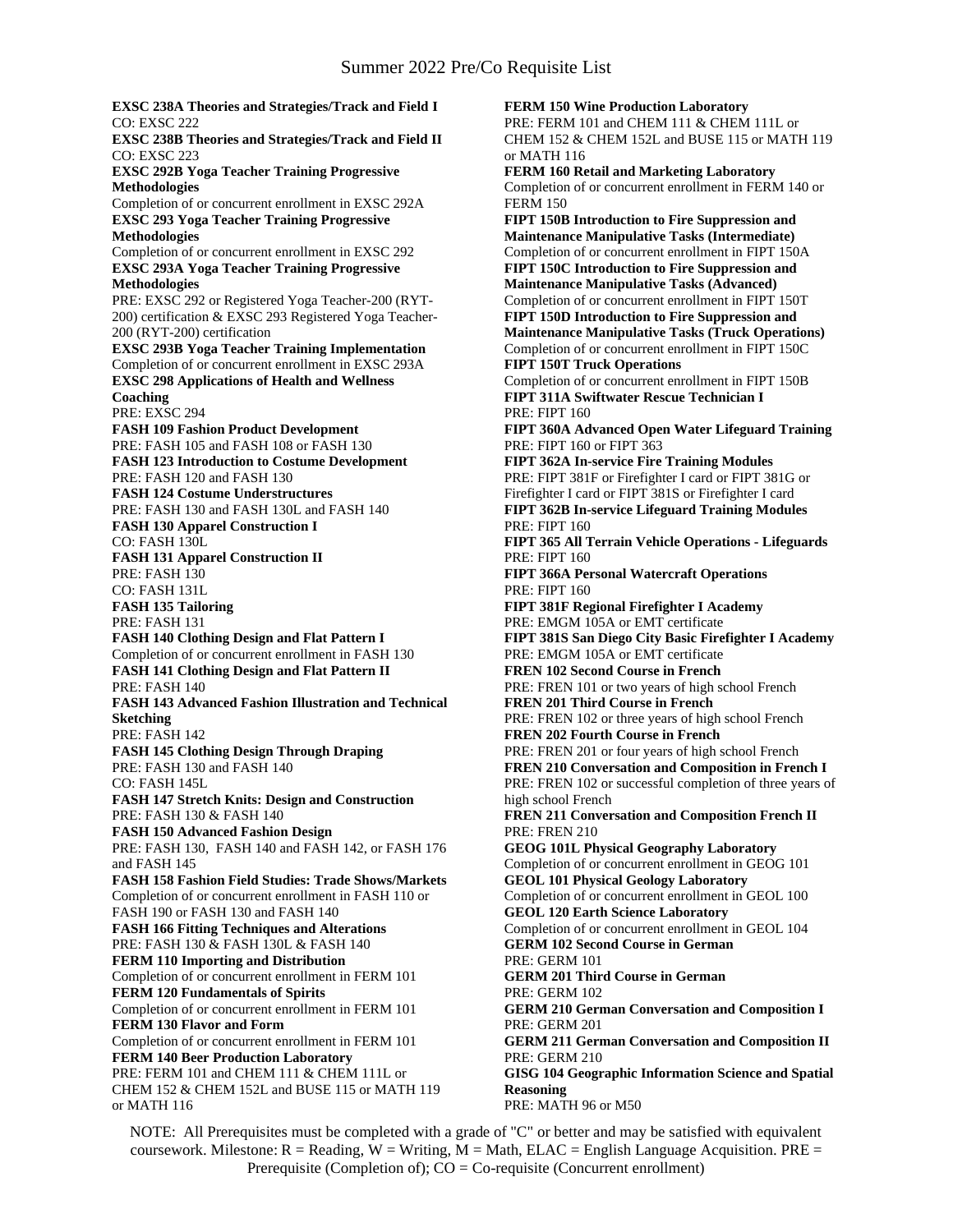**GISG 111 Geographic Information Systems and Cartography** PRE: GISG 110 **GISG 112 Spatial Analysis with Geographic Information Systems** PRE: GISG 111 **GISG 113 Advanced Geographic Information Systems Applications** PRE: GISG 112 **GISG 114 Spatial Databases in Geographic Information Systems** PRE: GISG 111 **GISG 270 Geographic Information Systems Work Experience** PRE: GISG 111 **GRFX 120 Typography - Introduction to Creating Readability** PRE: GRFX 110 **GRFX 160 Vector Art 01: Illustration** PRE: GRFX 110 **GRFX 170 Raster Art 01: Image Editing** PRE: GRFX 110 **GRFX 181 Projects 01: Multi-modal Productions** PRE: GRFX 110 **GRFX 290 Independent Study** PRE: ARTF 150B **HEIT 130 Basic Pharmacology** Completion of or concurrent enrollment in MEDA 115 **HEIT 155 Current Procedural Terminology (CPT) Coding** PRE: MEDA 110 **HEIT 214 ICD Coding I** PRE: MEDA 115 **HEIT 215 ICD Coding II** PRE: HEIT 214 **HEIT 256 Statistics for Healthcare** PRE: MATH 92 or MATH 96 or M40 or M50 **HEIT 266 Directed Clinical Practice**  PRE: HEIT 110 & MEDA 110 **HEIT 267 Directed Clinical Practice B** PRE: HEIT 266 **HEOP 301B Construction Equipment Operator IB** PRE: HEOP 301A **HEOP 302A Construction Equipment Operator IIA** PRE: HEOP 301B **HEOP 302B Construction Equipment Operator IIB** PRE: HEOP 302A **HEOP 303A Construction Equipment Operator IIIA** PRE: HEOP 302B **HEOP 303B Construction Equipment Operator IIIB** PRE: HEOP 303A **HIST 205 Methodology and Practice in History** PRE: ENGL 101 or ENGL 105 **HOSP 102 Hospitality Financial Accounting** PRE: HOSP 101 **HOSP 112 Lodging and Resort Management & Operations** Completion of or concurrent enrollment in HOSP 101 **HOSP 130 Hospitality Law** PRE: HOSP 101 **HOSP 162 Meeting and Convention Management** Completion of or concurrent enrollment in HOSP 101

**HOSP 166 Special Event Management and Consulting** Completion of or concurrent enrollment in HOSP 101 **HOSP 185 Event & Meeting Facilities Management** PRE: HOSP 101 Completion of or concurrent enrollment in HOSP 162 or HOSP 166 **HUMS 112 Community Service Practicum** PRE: HUMS 103 or HUMS 106 **HUMS 122 Practicum 2: Field Work** CO: HUMS 270 **HUMS 276 Field Work in Gerontological Services** Completion of or concurrent enrollment in HUMS 101 **INTE 105 Residential Design** PRE: INTE 101 & INTE 112B & INTE 115 **INTE 110 Materials and Resources** PRE: INTE 101 & INTE 112A & INTE 115 **INTE 112B Visual Communication II** PRE: INTE 112A **INTE 120 Revit for Interiors** PRE: INTE 112A **INTE 130 Interior Design Professional Practice** PRE: INTE 105 **INTE 145 Interior Building Systems and Codes** PRE: INTE 101 & INTE 112A **INTE 200 Kitchen and Bath Design** PRE: INTE 105 & INTE 110 & INTE 145 **INTE 205 Non-Residential Space Planning** PRE: INTE 105 & INTE 110 & INTE 145, & INTE 120 or INTE 135 **INTE 210 Presentation and Color Rendering** PRE: INTE 112B and INTE 115 **INTE 215 Environmental Lighting Design** PRE: INTE 105 **INTE 270 Work Experience** PRE: INTE 101 **INWT 185 AWS Cloud Foundations (CF)** PRE: INWT 102 **INWT 186 AWS Cloud Computing Architecture (CCA)** PRE: INWT 185 **ITAL 102 Second Course in Italian** PRE: ITAL 101 or two years of high school Italian or equivalent **ITAL 201 Third Course in Italian** PRE: ITAL 102 or three years of high school Italian or equivalent **ITAL 210 The Grammar of Spoken Italian I** PRE: ITAL 102 **ITAL 211 The Grammar of Spoken Italian II** PRE: ITAL 210 **JAPN 102 Second Course in Japanese** PRE: JAPN 101 or two years of high school Japanese **JAPN 201 Third Course in Japanese** PRE: JAPN 102 or three years of high school Japanese **JAPN 202 Fourth Course in Japanese** PRE: JAPN 201 or four years of high school Japanese **JAPN 210 Conversation and Composition in Japanese I** PRE: JAPN 102 **JAPN 211 Conversation and Composition in Japanese II** PRE: JAPN 210 **JOUR 201 Advanced Newswriting and Reporting** PRE: JOUR 200 **JOUR 205 Editing for Print Journalism** PRE: JOUR 200 or JOUR 210A or JOUR 206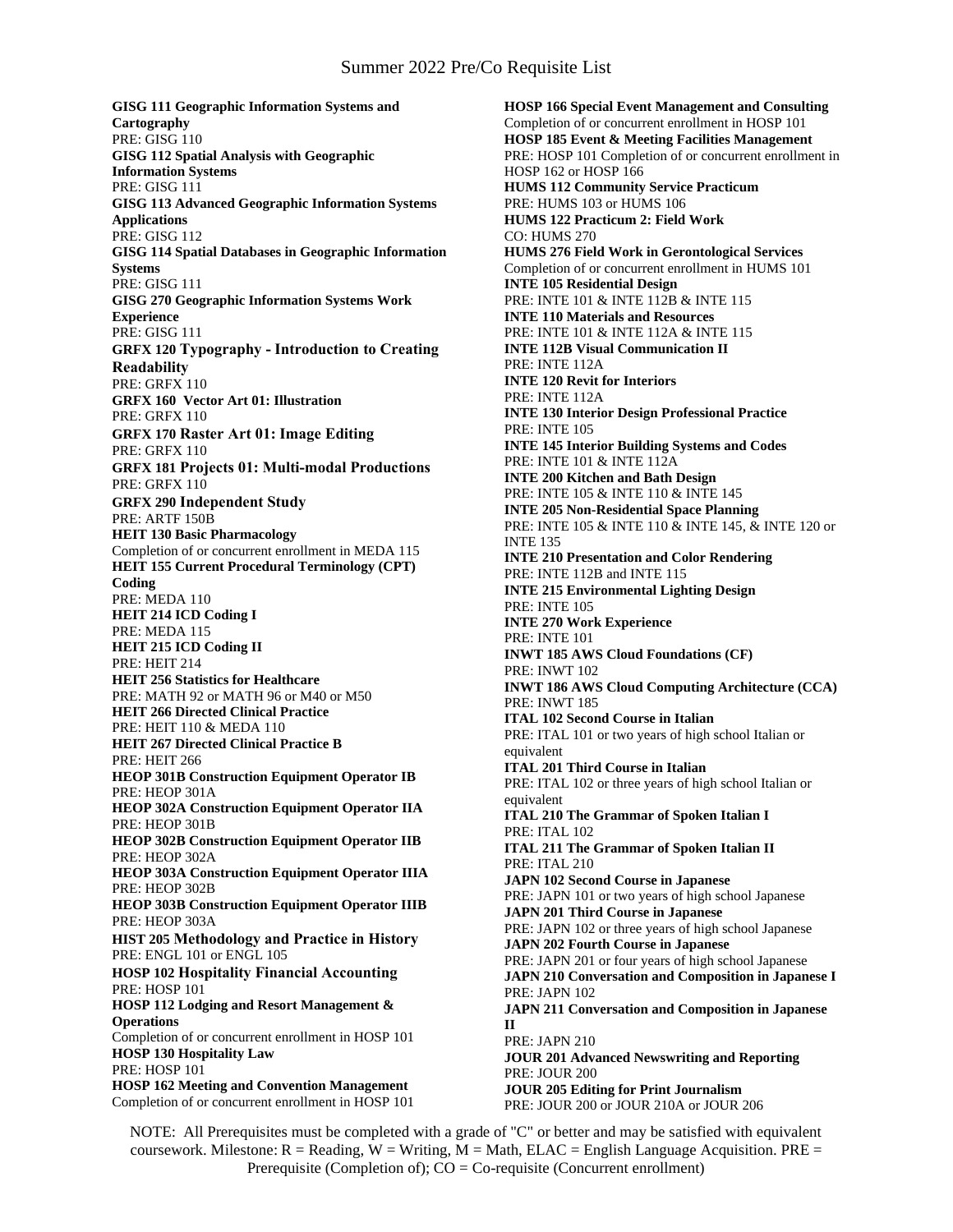**JOUR 210B Newspaper Production 2** PRE: JOUR 210A **JOUR 210C Newspaper Production 3** PRE: JOUR 210B **JOUR 210D Newspaper Production 4** PRE: JOUR 210C **LCOM 41 ENGL 49/MATH 46/PERG 130** PRE: ENGL 43 or ELAC 45 or ELAC 145 or W40 **LCOM 43B ENGL 49/BLAS 116/MATH 46/PERG 130** PRE: ELAC 45 or ELAC 145 or ENGL 43 or W40 **LCOM 49a English 49/Chicano Studies 141A** PRE: ENGL 43 or ELAC 45 or ELAC 145 or W40 **LCOM 49b English 49/History 109** PRE: ENGL 43 or ELAC 45 or ELAC 145 or W40 **LCOM 49c English 49/Math 34A/Personal Growth 130** PRE: ELAC 45 or ELAC 145 or ENGL 43 or W40 **LCOM 51A Learning Community: ENGL 49/PERG 127** PRE: ENGL 43 or ELAC 45 or ELAC 145 or W40 **LCOM 51B Learning Community: ENGL 49/ENGL 48** PRE: ENGL 42 & ENGL 43 or ELAC 45 or ELAC 145 or R40 & W40 **LCOM 51C English 49/Personal Growth 140** PRE: ELAC 45 or ELAC 145 or ENGL 43 or W40 **LCOM 51D Learning Community: English 49 and Personal Growth 120** PRE: ENGL 43 or ELAC 45 or ELAC 145 or W40 **LCOM 51E English 49/Personal Growth 130/Math 46/Math 15B** PRE: ELAC 45 or ELAC 145 or ENGL 43 or W40 **LCOM 90 English 48/Psychology 101** PRE: ENGL 42 or ELAC 45 or ELAC 145 or R40 **LCOM 95G Learning Community: English 49/ English 48/ Math 46/ Personal Growth 120** PRE: ENGL 42 & ENGL 43 or ELAC 45 or ELAC 145 or R40 & W40 **LCOM 96C English 101/Math 96** PRE: ENGL 47A or ENGL 48 and ENGL 49 or R50 & W50 or R40 & W40 **LCOM 96D English 105/Math 96** PRE: ENGL 47A or ENGL 48 and ENGL 49 or R50 & W50 or R40 & W40 **LCOM 100 English 101/Philosophy 100** PRE: ENGL 47A or ENGL 48 and ENGL 49 or R50 & W50 or R40 & W40 **LCOM 100A Learning Community: English 101/ Math 96/ Music 100/ Psychology 101** PRE: ENGL 47A or ENGL 48 and ENGL 49 or R50 & W50 or R40 & W40 **LCOM 100H Chemistry 100/Chemistry 100L/Biology 107** PRE: MATH 96 or M50 or MATH 92 or M40 **LCOM 101A English 101/Personal Growth 130** PRE: ENGL 47A or ENGL 48 and ENGL 49 or R50 & W50 or R40 & W40 **LCOM 101B English 101/Library Science 101** PRE: ENGL 47A or ENGL 48 and ENGL 49 or R50 & W50 or R40 & W40 **LCOM 101C English 101/Personal Growth 140** PRE: ENGL 47A or ENGL 48 and ENGL 49 or R50 & W50 or R40 & W40

**LCOM 101D English 101/Music 100** PRE: ENGL 47A or ENGL 48 and ENGL 49 or R50 & W50 or R40 & W40 **LCOM 101E English 101/History 110** PRE: ENGL 47A or ENGL 48 and ENGL 49 or R50 & W50 or R40 & W40 **LCOM 101F English 101/History 109** PRE: ENGL 47A or ENGL 48 and ENGL 49 or R50 & W50 or R40 & W40 **LCOM 101G English 101/Chicano Studies 141A** PRE: ENGL 47A or ENGL 48 and ENGL 49 or R50 & W50 or R40 & W40 **LCOM 101H Learning Community: English 101/ Sociology 101** PRE: ENGL 47A or ENGL 48 and ENGL 49 or R50 & W50 or R40 & W40 **LCOM 101J English 101/Communication Studies 103** PRE: ENGL 47A or ENGL 48 and ENGL 49 or R50 & W50 or R40 & W40 **LCOM 101K Learning Community: English 101 / Psychology 101** PRE: ENGL 47A or ENGL 48 and ENGL 49 or R50 & W50 or R40 & W40 **LCOM 101L English 101/Health 101** PRE: ENGL 47A or ENGL 48 and ENGL 49 or R50 & W50 or R40 & W40 **LCOM 101M English 101/Chicano Studies 141B** PRE: ENGL 47A or ENGL 48 and ENGL 49 or R50 & W50 or R40 & W40 **LCOM 101N English 101/Math 115** PRE: ENGL 47A or ENGL 48 and ENGL 49 or R50 & W50 or R40 & W40 **LCOM 101R ENGL 101/DRAM 105** PRE: ENGL 47A or ENGL 48 and ENGL 49 or R50 & W50 or R40 & W40 **LCOM 101S English 101/Philosophy 108** PRE: ENGL 47A or ENGL 48 and ENGL 49 or R50 & W50 or R40 & W40 **LCOM 101T Child Development 101/English 101** PRE: ENGL 47A or ENGL 48 and ENGL 49 or R50 & W50 or R40 & W40 **LCOM 101U ENGL 101/PERG 120/MATH 119/MATH 15A** PRE: ENGL 47A or ENGL 48 & ENGL 49 or R50 & W50 or R40 & W40 and MATH 96 or M50 or MATH 92 or M40 **LCOM 102 English101/Humanities 101** PRE: ENGL 47A or ENGL 48 and ENGL 49 or R50 & W50 or R40 & W40 **LCOM 103C English 31/English 101/Communication Studies 103** PRE: Milestones R30 and W30 **LCOM 105 ENGL 105/PERG 130/MATH 46** PRE: ENGL 47A or ENGL 48 and ENGL 49 or R50 & W50 or R40 & W40 **LCOM 107 English 101/Biology 107** PRE: ENGL 47A or ENGL 48 and ENGL 49 or R50 & W50 or R40 & W40 **LCOM 120B English 48/English 49/Personal Growth 120** PRE: ELAC 45 or ELAC 145 or ENGL 42 and ENGL 43 or R40 & W40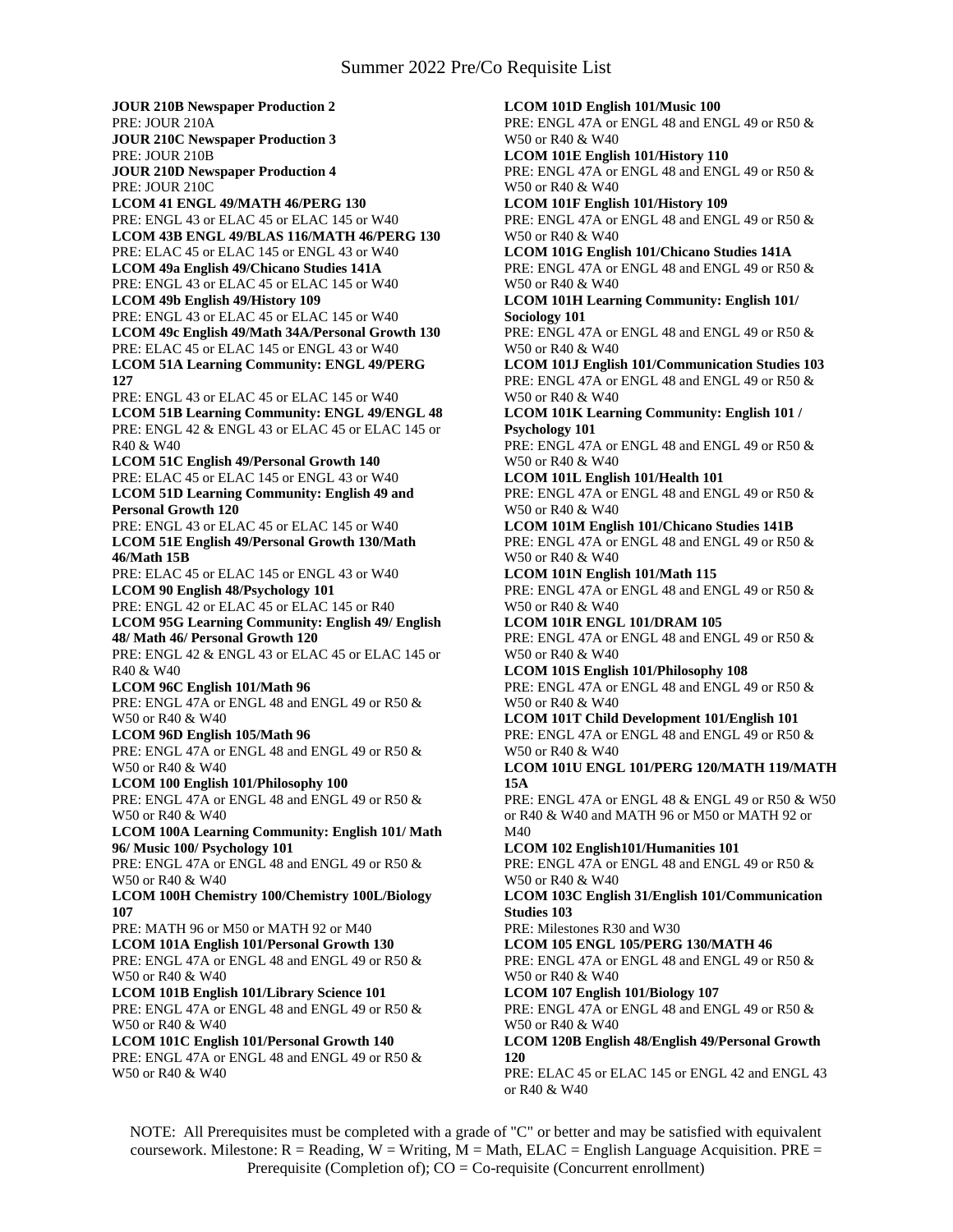**LCOM 120D English 101/English 31/Personal Growth 120** PRE: Milestones R30 & W30 **LCOM 120M Engl 101/Engl 31/Math 15B/Math 96/Perg 120/Blas 140A** PRE: Milestones R30 & W30 **LCOM 140A Learning Community: English 49/ English 48/ Personal Growth 120/ Black Studies 140A** PRE: ENGL 42 & ENGL 43 or ELAC 45 or ELAC 145 or R40 & W40 **LCOM 140B Learning Community: English 101/ Communications 103/ Personal Growth 140/ Black Studies 140B** PRE: ENGL 42 & ENGL 43 or ELAC 45 or ELAC 145 or R40 & W40 **LCOM 195 Physics 195/Mathematics 151** PRE: MATH 150 **LCOM 201 Learning Community: Medical Laboratory Technician 201/Medical Laboratory Technician 202** PRE: BIOL 107 or BIOL 131 and CHEM 130 & CHEM 130L and BIOL 160 and BIOL 230 and BIOL 235 (CHEM 130, 130L, BIOL 230, and BIOL 235 must be completed within seven years prior to enrollment) **LCOM 205A English 205/Chicano Studies 141B** PRE: ENGL 101 or ENGL 105 **LCOM 205B English 205/History 110** PRE: ENGL 101 or ENGL 105 **LCOM 205C English 205, Math 119** PRE: ENGL 101 or ENGL 105 and MATH 96 or M50 or M40. **LCOM 205P English 205/Communication Studies 103** PRE: ENGL 101 or ENGL 105 **LCOM 205U English 205/Personal Growth 130/Math 96** PRE: ENGL 101 or ENGL 105 **LCOM 275E CHIL 151 Program Planning/CHIL 275 Supervised Field Study** PRE: CHIL 101 and CHIL 111 or CHIL 121 or CHIL 131 **MATH 104 Trigonometry** PRE: MATH 96 or M50 or M40 or students with Milestone M30 must enroll in Mathematics 104X (Mathematics 104 and Mathematics 15D learning community). **MATH 104X Mathematics 104/Mathematics 15D** PRE: Milestone M30 **MATH 107 Introduction to Scientific Programming** PRE: MATH 96 or M50 or M40 CO: MATH 107L **MATH 107L Introduction to Scientific Programming Lab** CO: MATH 107 **MATH 109 Explorations in Mathematical Analysis** PRE: MATH 48A or MATH 59 **MATH 115 Gateway to Experimental Statistics** PRE: MATH 47A or MATH 57A or Statway I **MATH 116 College and Matrix Algebra** PRE: MATH 96 or M50 or M40 or MATH 109 or students with Milestone M30 must enroll in Mathematics 116X (Mathematics 116 and Mathematics 15C learning community) **MATH 116X Math 116/Math 15C** PRE: Milestone M30 **MATH 118 Math for the Liberal Arts Student** PRE: MATH 96 M50 or MATH 92 or M40 or MATH 109

**MATH 119 Elementary Statistics** PRE: MATH 96 or M50 or MATH 92 or M40 or MATH 109 or students with Milestone M30 must enroll in Mathematics 119X (MATH 119 and 15A learning community) **MATH 119X Math 119/Math 15A** PRE: Milestone M30 **MATH 121 Basic Techniques of Applied Calculus I** PRE: MATH 116 **MATH 122 Basic Techniques of Calculus II** PRE: MATH 121 **MATH 141 Precalculus** PRE: MATH 104 or students with Milestone M30 must enroll in Mathematics 141X (MATH 141 and 15E learning community) **MATH 141X Math 141/Math 15E** PRE: Milestone M30 **MATH 150 Calculus with Analytic Geometry I** PRE: MATH 141 **MATH 150L Calculus I Laboratory** PRE: MATH 141 CO: MATH 150 **MATH 151 Calculus with Analytic Geometry II** PRE: MATH 150 **MATH 210A Concepts of Elementary School Mathematics I** PRE: MATH 96 or M50 or MATH 92 or M40 **MATH 210B Concepts of Elementary School Mathematics II** PRE: MATH 210A **MATH 212 Children's Mathematical Thinking** Completion of or concurrent enrollment in MATH 210A **MATH 215 Introduction to Teaching Mathematics** PRE: MATH 141 or MATH 116 **MATH 245 Discrete Mathematics** PRE: MATH 122 or MATH 151 **MATH 252 Calculus with Analytic Geometry III** PRE: MATH 151 **MATH 254 Introduction to Linear Algebra** PRE: MATH 151 **MATH 255 Differential Equations** PRE: MATH 252 and MATH 254 **MEDA 56 Administrative Medical Assisting I** PRE: MEDA 110 **MEDA 78 Principles of Patient Care** PRE: MEDA 55 or BIOL 160, & MEDA 110 **MEDA 82 Diagnostic Testing** PRE: MEDA 55 or BIOL 160, & MEDA 110 Completion of or concurrent enrollment in MEDA 76 **MEDA 84 Phlebotomy for Medical Assisting** PRE: MEDA 76 **MEDA 86 Administrative Medical Assisting II** PRE: MEDA 110 **MEDA 88 Electrocardiogram Application** PRE: MEDA 76 and MEDA 55 or BIOL 160 **MEDA 92 Minor Surgery** PRE: MEDA 76 **MEDA 94 Medication Administration** PRE: MEDA 110 and MEDA 76 **MEDA 97 Directed Clinical Practice** PRE: MEDA 110 & MEDA 76 & MEDA 78 & MEDA 82 **MEDA 115 Pathophysiology** PRE: MEDA 55 or MEDA 110 or BIOL 160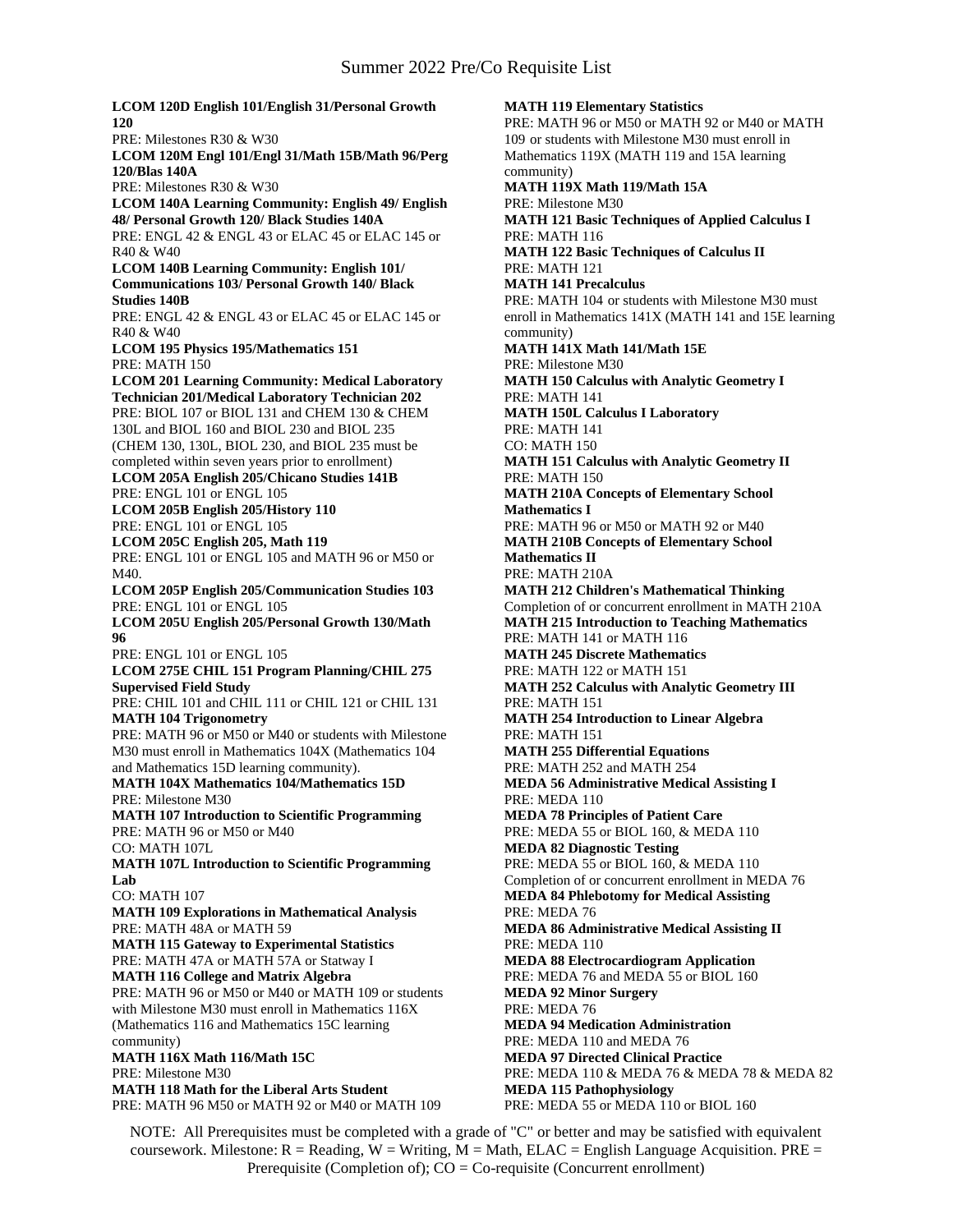**MFET 107D STEM Drone Building** Completion of or concurrent enrollment in: MFET 101 **MFET 107G STEM Guitar Building** Completion of or concurrent enrollment in: MFET 101 **MFET 107H STEM High Tech Device Building** Completion of or concurrent enrollment in: MFET 101 **MFET 120 Manufacturing Processes** Completion of or concurrent enrollment in MFET 115 **MFET 150 Manufacturing Automation** PRE: MFET 120 **MFET 250 Manufacturing Capstone Course** PRE: MFET 101 & MFET 105 & MFET 115 Completion of or concurrent enrollment in MFET 110 & MFET 230 **MLTT 61 Directed Clinical Practice in Clinical Chemistry** PRE: MLTT 201 & MLTT 202 & MLTT 203 All prerequisites must be completed within five years prior to enrollment. **MLTT 62 Directed Clinical Practice in Clinical Hematology, Urinalysis and Coagulation** PRE: MLTT 201 & MLTT 202 & MLTT 203 All prerequisites must be completed within five years prior to enrollment. **MLTT 63 Directed Clinical Practice in Clinical Immunology and Immunohematology** PRE: MLTT 201 & MLTT 202 & MLTT 203 All prerequisites must be completed within five years prior to enrollment. **MLTT 64 Directed Clinical Practice in Clinical Microbiology** PRE: MLTT 201 & MLTT 202 & MLTT 203 All prerequisites must be completed within five years prior to enrollment. **MLTT 201 Clinical Chemistry and Urinalysis** PRE: BIOL 107 or BIOL 131 & CHEM 130 & CHEM 130L & BIOL 230 & BIOL 235 CHEM 130, 130L, BIOL 230, and BIOL 235 must be completed within seven years prior to enrollment **MLTT 202 Clinical Hematology and Immunology** PRE: BIOL 107 or BIOL 131 & CHEM 130 & CHEM 130L & BIOL 230 & BIOL 235 CHEM 130, 130L, BIOL 230, and BIOL 235 must be completed within seven years prior to enrollment **MLTT 203 Clinical Microbiology** PRE: BIOL 107 or BIOL 131 and CHEM 130 & CHEM 130L and BIOL 230 and BIOL 235 CHEM 130, 130L, BIOL 230, and BIOL 235 must be completed within seven years prior to enrollment **MLTT 204 Principles of Blood Banking** PRE: PRE: BIOL 107 or BIOL 131 and CHEM 130 & CHEM 130L and BIOL 230 and BIOL 235 CHEM 130, 130L, BIOL 230, and BIOL 235 must be completed within seven years prior to enrollment **MUSI 116B Piano Class II** PRE: MUSI 124A **MUSI 134B Voice Class II** PRE: MUSI 134A **MUSI 134C Voice Class III** PRE: MUSI 134B **MUSI 134D Voice Class IV** PRE: MUSI 134C

**MUSI 123B Recital Hour II** PRE: MUSI 123A **MUSI 123C Recital Hour III** PRE: MUSI 123B **MUSI 123D Recital Hour IV** PRE: MUSI 123C **MUSI 132B Classical Guitar II** PRE: MUSI 132A **MUSI 136B Guitar Class II** PRE: MUSI 136A **MUSI 148A Music Theory I** PRE: MUSI 150A **MUSI 148B Music Theory II** PRE: MUSI 148A **MUSI 174A Individualized Study I** PRE: MUSI 150A **MUSI 174B Individualized Study II** PRE: MUSI 174A **MUSI 174C Individualized Study III** PRE: MUSI 174B **MUSI 174D Individualized Study IV** PRE: MUSI 174C **MUSI 201 Recording Arts** PRE: MUSI 190 **MUSI 202 Computer Music** PRE: MUSI 190 **MUSI 203 Large Console Audio Recording** PRE: MUSI 190 **MUSI 204 Audio System Design and Maintenance** PRE: MUSI 190 **MUSI 205A Projects in Electronic Music I** PRE: MUSI 190 **MUSI 205B Projects in Electronic Music II** PRE: MUSI 190 **MUSI 209A Electronic Music Studio Internship I** PRE: MUSI 190 **MUSI 209B Electronic Music Studio Internship II** PRE: MUSI 209A **MUSI 209C Electronic Music Studio Internship III** PRE: MUSI 209B **MUSI 209D Electronic Music Studio Internship IV** PRE: MUSI 209C **MUSI 224A Piano Class III** PRE: MUSI 124B **MUSI 224B Piano Class IV** PRE: MUSI 224A **MUSI 230B Jazz Improvisation II** PRE: MUSI 230A **MUSI 230C Jazz Improvisation III** PRE: MUSI 230B **MUSI 230D Jazz Improvisation IV** PRE: MUSI 230C **MUSI 248A Music Theory III** PRE: MUSI 148B **MUSI 248B Music Theory IV** PRE: MUSI 248A **MUSI 257B Guitar Ensemble II** PRE: MUSI 257A **MUSI 257C Guitar Ensemble III** PRE: MUSI 257B **MUSI 257D Guitar Ensemble IV** PRE: MUSI 257C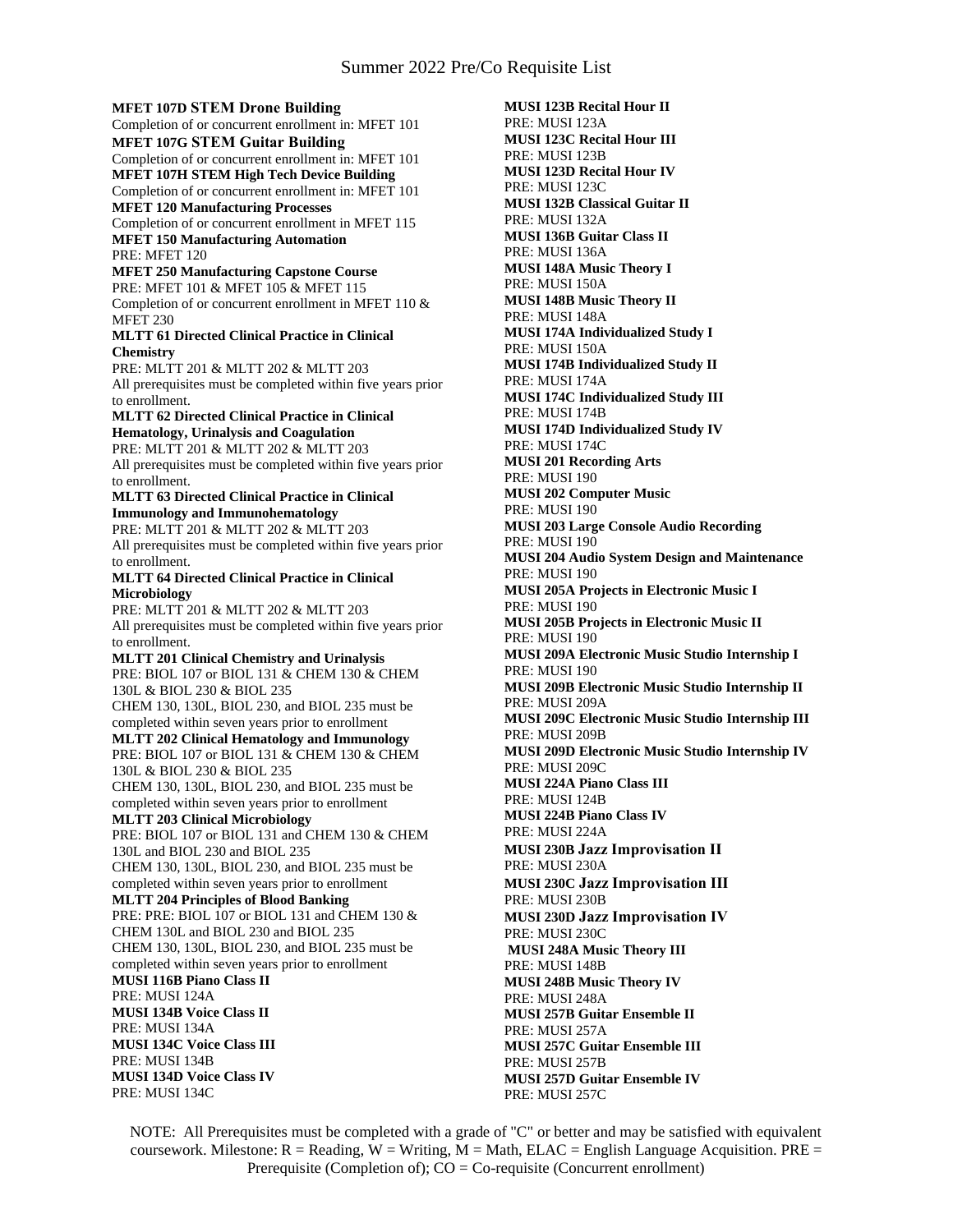**MUSI 259B Choir II** PRE: MUSI 259A **MUSI 259C Choir III** PRE: MUSI 259B **MUSI 259D Choir IV** PRE: MUSI 259C **MUSI 261B World Music Ensemble II** PRE: MUSI 261A **MUSI 261C World Music Ensemble III** PRE: MUSI 261B **MUSI 261D World Music Ensemble IV** PRE: MUSI 261C **MUSI 262B Jazz Big Band II** PRE: MUSI 262A **MUSI 262C Jazz Big Band III** PRE: MUSI 262B **MUSI 262D Jazz Big Band IV** PRE: MUSI 262C **MUSI 264B Jazz Ensemble II** PRE: MUSI 264A **MUSI 264C Jazz Ensemble III** PRE: MUSI 264B **MUSI 264D Jazz Ensemble IV** PRE: MUSI 264C **MUSI 268A Ear Training I** PRE: MUSI 150A Completion of or concurrent enrollment in MUSI 148A **MUSI 268B Ear Training II** PRE: MUSI 268A **MUSI 269A Advanced Ear Training Laboratory III** PRE: MUSI 268B **MUSI 269B Advanced Ear Training Laboratory IV** PRE: MUSI 269A **MUSI 274A Applied Music I** PRE: MUSI 150A Completion of or concurrent enrollment in MUSI 123A and MUSI 148A and MUSI 268A and MUSI 257A or MUSI 257B or MUSI 257C or MUSI 257D or MUSI 259A or MUSI 259B or MUSI 259C or MUSI 259D or MUSI 261A or MUSI 261B or MUSI 261C or MUSI 261D or MUSI 262A or MUSI 262B or MUSI 262C or MUSI 262D or MUSI 264A or MUSI 264B or MUSI 264C or MUSI 264D **MUSI 274B Applied Music II** PRE: MUSI 274A Completion of or concurrent enrollment in MUSI 123B and MUSI 124A and MUSI 148B and MUSI 268B and MUSI 257A or MUSI 257B or MUSI 257C or MUSI 257D or MUSI 259A or MUSI 259B or MUSI 259C or MUSI 259D or MUSI 261A or MUSI 261B or MUSI 261C or MUSI 261D or MUSI 262A or MUSI 262B or MUSI 262C or MUSI 262D or MUSI 264A or MUSI 264B or MUSI 264C

# or MUSI 264D

# **MUSI 274C Applied Music III**

PRE: MUSI 274B

Completion of or concurrent enrollment in MUSI 123C and MUSI 124B and MUSI 269A and MUSI 248A and MUSI 257B or MUSI 257C or MUSI 257D or MUSI 259A or MUSI 259B or MUSI 259C or MUSI 259D or MUSI 261A or MUSI 261B or MUSI 261C or MUSI 261D or MUSI 262A or MUSI 262B or MUSI 262C or MUSI 262D or MUSI 264A or MUSI 264B or MUSI 264C or MUSI 264D

**MUSI 274D Applied Music IV** PRE: MUSI 274C Completion of or concurrent enrollment in MUSI 123D and MUSI 224A and MUSI 269B and MUSI 248B and MUSI 257A or MUSI 257B or MUSI 257C or MUSI 257D or MUSI 259A or MUSI 259B or MUSI 259C or MUSI 259D or MUSI 261A or MUSI 261B or MUSI 261C or MUSI 261D or MUSI 262A or MUSI 262B or MUSI 262C or MUSI 264A or MUSI 264B or MUSI 264C or MUSI 264D **NDTE 121 Neurodiagnostic Lab Practice** Completion of or concurrent enrollment in NDTE 101 **NDTE 131 Advanced Electroencephalography** PRE: NDTE 101 & HEIT 130 **NDTE 133 Introduction to Neuroanatomy and Neurophysiology** PRE: MEDA 55 or BIOL 160 or BIOL 230 or BIOL 235 **NDTE 135 EEG Record Review** Completion of or concurrent enrollment in NDTE 131 **NDTE 140 Directed Clinical Practice I** PRE: NDTE 101 **NDTE 150 Directed Clinical Practice II** Completion of or concurrent enrollment in NDTE 131 & NDTE 140 **NDTE 201 Diagnostic Medical Technology** PRE: NDTE 101 & NDTE 133 **NDTE 203 Introduction to Transcranial Doppler** PRE: NDTE 131 & NDTE 133 **NDTE 206 Introduction to Transcranial Doppler** PRE: NDTE 133 **NDTE 223 Introduction to Intraoperative Monitoring** PRE: NDTE 201 **NDTE 226 Microcomputer Applications in Neurodiagnostics** PRE: NDTE 131 **NDTE 250 Directed Clinical Practice III** PRE: NDTE 150 **NDTE 260 Directed Clinical Practice IV** PRE: NDTE 250 **NRSE 140 Foundations of Nursing** PRE: BIOL 205 & BIOL 230 & BIOL 235 **NRSE 141 Pharmacology for Nursing** Completion of or concurrent enrollment in NRSE 140 **NRSE 142 Medical Surgical Nursing I** PRE: NRSE 140 & NRSE 141 **NRSE 143 Pharmacology for Nursing II** Completion of or concurrent enrollment in NRSE 142 **NRSE 144 Medical Surgical Nursing II** PRE: NRSE 142 **NRSE 145 Pharmacology for Nursing III** Completion of or concurrent enrollment in NRSE 144 **NRSE 146 Maternal-Child Health Nursing** PRE: NRSE 142 **NRSE 147 Pharmacology for Nursing IV** Completion of or concurrent enrollment in NRSE 146 **NRSE 235 LVN to RN Transition** PRE: BIOL 205 & BIOL 230 & BIOL 235 **NRSE 240 Medical/Surgical Nursing III** PRE: NRSE 144 & NRSE 146 & NRSE 235 **NRSE 241 Pharmacology for Nursing V** Completion of or concurrent enrollment in NRSE 240 **NRSE 242 Mental Health & Gerontological Nursing** PRE: NRSE 144 or NRSE 146 or NRSE 235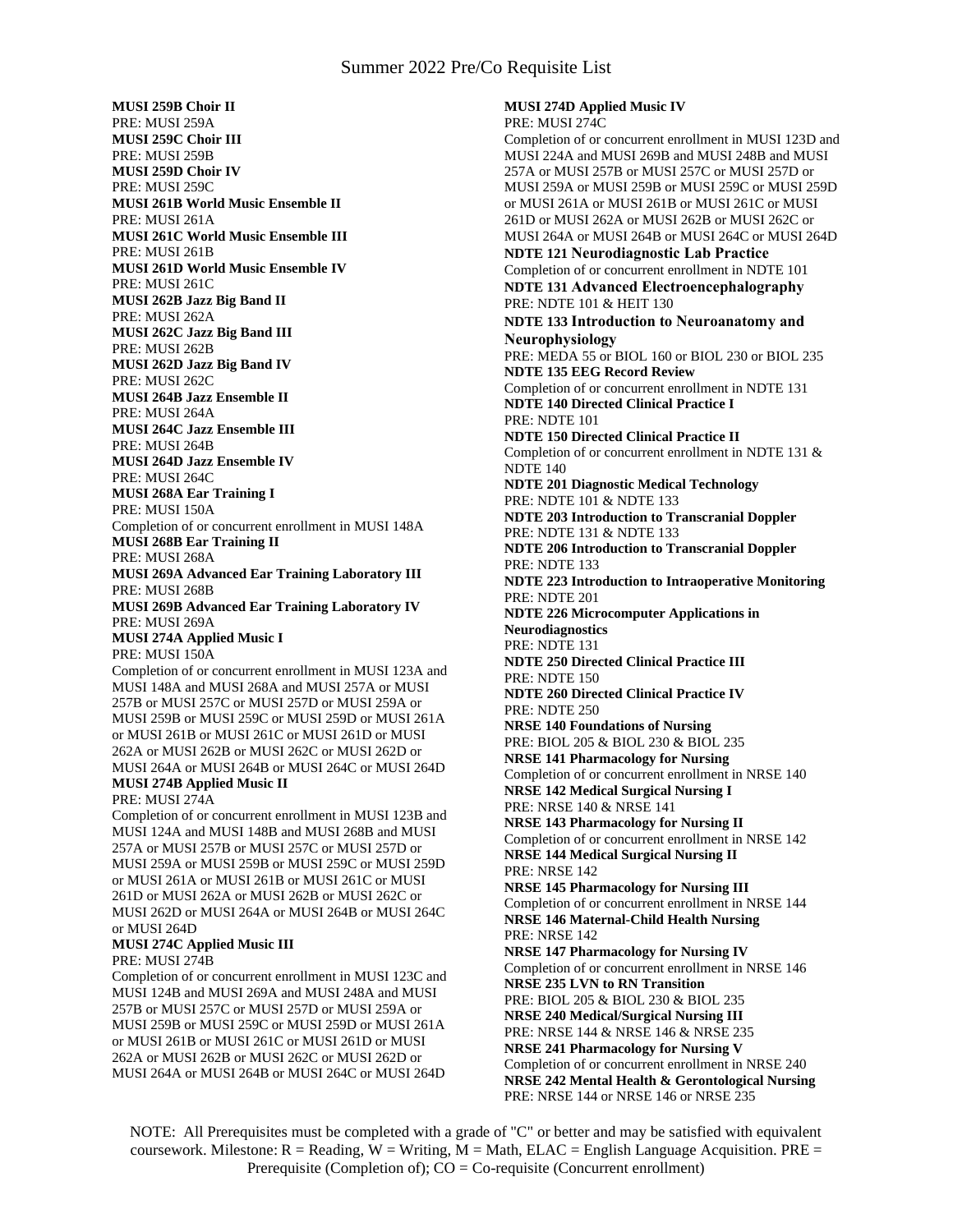**NRSE 243 Pharmacology for Nursing VI** Completion of or concurrent enrollment in NRSE 242 **NRSE 244 Medical Surgical Nursing IV** PRE: NRSE 240 & NRSE 242 **NRSE 245 Pharmacology for Nursing VII** Completion of or concurrent enrollment in NRSE 244 **NRSE 246 Leadership in Nursing** PRE: NRSE 240 & NRSE 242 **NRSE 270 Occupational Work Experience in Nursing Education** PRE: NRSE 144 & NRSE 146 **NUTR 155 Advanced Nutrition** PRE: NUTR 150 and BIOL 107 and CHEM 100 & CHEM 100L **PARA 105 Legal Research** Completion of or concurrent enrollment in PARA 100 **PARA 110 Legal Writing & Communications** Completion of or concurrent enrollment in PARA 100 **PARA 115 Civil Litigation - Procedures** Completion of or concurrent enrollment in PARA 100 **PARA 120 Tort Law** Completion of or concurrent enrollment in PARA 100 **PARA 140 Law Office Technology** Completion of or concurrent enrollment in PARA 100 or CBTE 221 **PARA 145 Federal Court Practices and Procedures** Completion of or concurrent enrollment in PARA 100 **PARA 150 Criminal Litigation and Procedure** Completion of or concurrent enrollment in PARA 100 **PARA 155 Employment Law** Completion of or concurrent enrollment in PARA 100 **PARA 160 Bankruptcy Law** Completion of or concurrent enrollment in PARA 100 **PARA 165 Family Law** Completion of or concurrent enrollment in PARA 100 **PARA 170 Corporate Law** Completion of or concurrent enrollment in PARA 100 **PARA 175 Estates, Trusts, and Wills** Completion of or concurrent enrollment in PARA 100 **PARA 180 Contract Law** Completion of or concurrent enrollment in PARA 100 **PARA 200 Elder Law** Completion of or concurrent enrollment in PARA 100 **PARA 205 Environmental Law** Completion of or concurrent enrollment in PARA 100 **PARA 210 Immigration Law** Completion of or concurrent enrollment in PARA 100 **PARA 215 Administrative Law** Completion of or concurrent enrollment in PARA 100 **PARA 220 Intellectual Property Law** Completion of or concurrent enrollment in PARA 100 **PARA 225 Real Estate Law** Completion of or concurrent enrollment in PARA 100 **PARA 270 Paralegal Internship / Work Experience** Completion of or concurrent enrollment in PARA 100 **PHIL 205 Critical Thinking and Writing in Philosophy** PRE: ENGL 101 or ENGL 105 **PHLB 60 Phlebotomy Directed Clinical Practice** PRE: PHLB 50 **PHLB 80 Phlebotomy Directed Clinical Practice** PRE: PHLB 70 **PHOT 102A Directed Photo Lab Studies** Completion of or concurrent enrollment in PHOT 100

**PHOT 102B Directed Darkroom Studies II** PRE: PHOT 102A **PHOT 102C Directed Darkroom Studies III** PRE: PHOT 102B **PHOT 102D Directed Darkroom Studies IV** PRE: PHOT 102C **PHOT 103 Intermediate Directed Photo Lab Studies** PRE: PHOT 102 **PHOT 125 Photo Business Operations** PRE: PHOT 100 or PHOT 143 **PHOT 127 Self Promotion for Professional Photographers** PRE: PHOT 100 or PHOT 143 **PHOT 135 Intermediate Black & White Photography** PRE: PHOT 100 **PHOT 145 Color Transparency Photography** PRE: PHOT 100 **PHOT 160 Book Publishing for Photographers** PRE: ARTG 100 or PHOT 100 or PHOT 143 **PHOT 165 Online Portfolio: Websites for Photographers** PRE: PHOT 143 **PHOT 180 Photo Editing: Lightroom** PRE: PHOT 143 **PHOT 181 Photo Editing: Photoshop** PRE: PHOT 143 **PHOT 200A Photographic Lighting Techniques** PRE: PHOT 143 **PHOT 203 Intermediate Lighting Techniques** PRE: PHOT 200A **PHOT 204 Creative Photographic Techniques** PRE: PHOT 100 or PHOT 143 **PHOT 206 Advanced Creative Techniques** PRE: PHOT 143 **PHOT 211 Analog Creative Photographic Techniques** PRE: PHOT 100 **PHOT 212 Creative Digital Techniques** PRE: PHOT 143 **PHOT 213 Intermediate Analog Creative Techniques** PRE: PHOT 100 or PHOT 143 **PHOT 214 Intermediate Digital Creative Techniques** PRE: PHOT 143 **PHOT 215 Photo Journalism and Documentary Photography** PRE: PHOT 100 or PHOT 143 **PHOT 216 Advanced Analog Techniques** PRE: PHOT 135 **PHOT 217 Advanced Digital Techniques** PRE: PHOT 143 **PHOT 218 Intermediate Photographic Techniques** PRE: PHOT 143 **PHOT 219 Printing on Canvas or Other Materials** PRE: PHOT 143 **PHOT 220 Portraiture** PRE: PHOT 200A **PHOT 221 Fine Art and Photography** PRE: PHOT 143 **PHOT 224 Color Management for Digital Photography** PRE: PHOT 243 **PHOT 230 Advertising Photography** PRE: PHOT 100 & PHOT 143 & PHOT 200A **PHOT 235 Advanced Black and White Photography** PRE: PHOT 135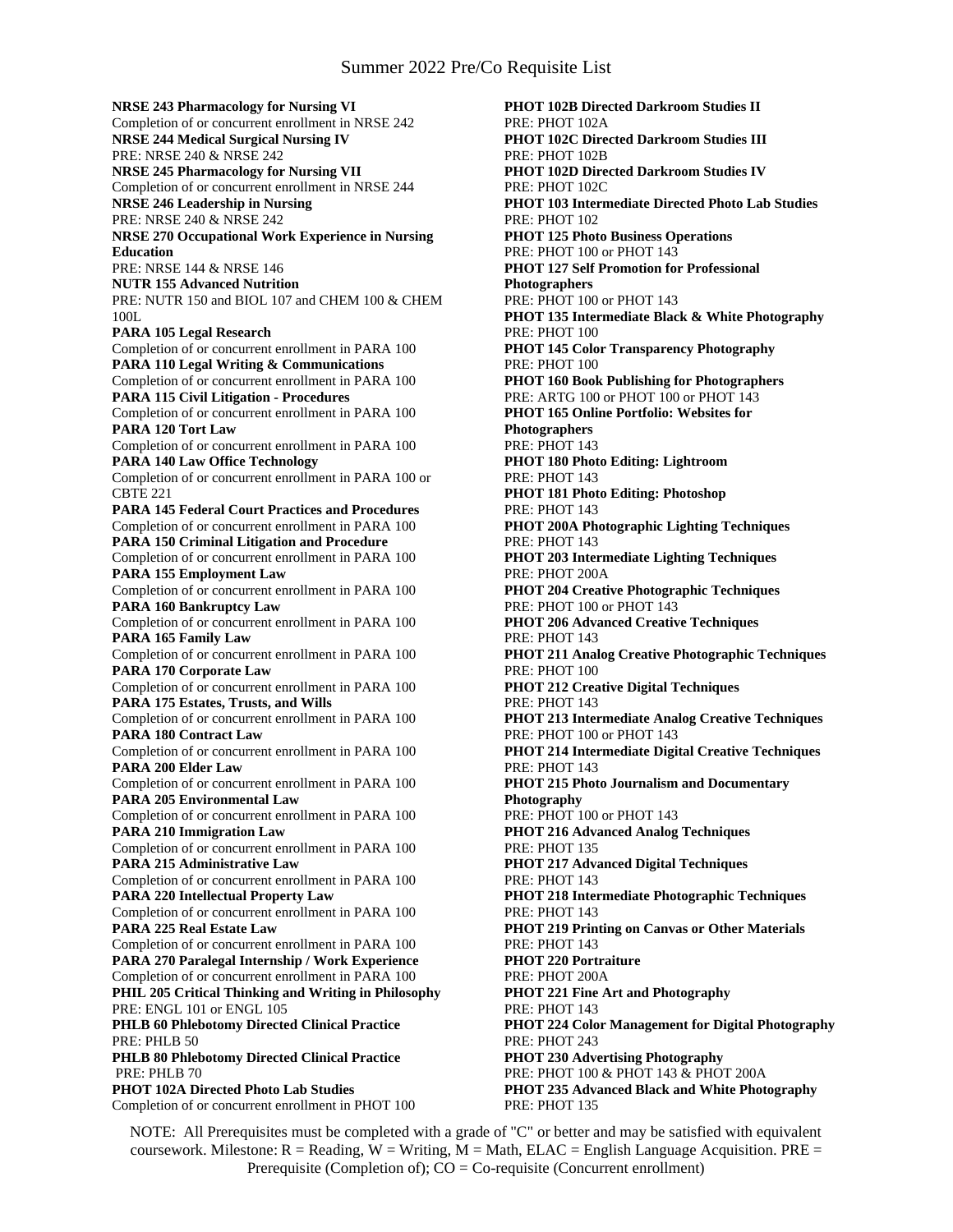**PHOT 237 Historic & Alternative Photo Processes** PRE: PHOT 135 **PHOT 240 Large Format Photography** PRE: PHOT 100 **PHOT 243 Advanced Digital Photography** PRE: PHOT 143 **PHOT 245 Landscape and Nature Photography** PRE: PHOT 100 or PHOT 105 or PHOT 143 **PHOT 250 Fashion Photography** PRE: PHOT 200A **PHOT 257 Wedding and Event Photography** PRE: PHOT 100 or PHOT 143 **PHOT 258 Production for Commercial Photography** PRE: PHOT 200A **PHOT 259A Photographic Portfolio I** PRE: PHOT 100 or PHOT 143 **PHOT 259B Photographic Portfolio II** PRE: PHOT 259A **PHYN 101 Survey of Physical Science Laboratory** Completion of or concurrent enrollment in PHYN 100 **PHYR 225 Acute Care Techniques** CO: PHYR 225L **PHYR 225L Acute Care Techniques Lab** CO: PHYR 225 **PHYR 250 Introduction to Therapeutic Exercise** PRE: PHYR 230 **PHYR 260 Topics in Neurology and Rehabilitation** PRE: PHYR 225 & PHYR 225L CO: PHYR 260L **PHYR 260L Topics in Neurology and Rehabilitation Lab** PRE: PHYR 225 & PHYR 225L CO: PHYR 260 **PHYR 263 Patient Management** PRE: PHYR 250 **PHYR 264 Therapeutic Modalities** CO: PHYR 264L **PHYR 264L Therapeutic Modalities Lab** CO: PHYR 264 **PHYR 275 Orthopedic Exercise and Rehabilitation** PRE: PHYR 250 CO: PHYR 275L **PHYR 275L Orthopedic Exercise and Rehabilitation-Lab** PRE: PHYR 250 CO: PHYR 275 **PHYR 291 Directed Clinical Practice I** PRE: PHYR 225 & PHYR 225L & PHYR 250 **PHYR 295 Directed Clinical Practice II** PRE: PHYR 291 **PHYR 298 Directed Clinical Practice III** PRE: PHYR 295 **PHYS 100 Introductory Physics** PRE: MATH 96 or M50 **PHYS 125 General Physics** PRE: MATH 104 or MATH 116 **PHYS 126 General Physics II** PRE: PHYS 125 **PHYS 180A General Physics I** PRE: MATH 116 Completion of or concurrent enrollment in MATH 121 **PHYS 180B General Physics II** PRE: PHYS 180A & MATH 121

**PHYS 181A General Physics Laboratory I** Completion of or concurrent enrollment in PHYS 180A **PHYS 181B General Physics Laboratory II** PRE: PHYS 180A Completion of or concurrent enrollment in PHYS 180B **PHYS 195 Mechanics** PRE: MATH 150 **PHYS 196 Electricity and Magnetism** PRE: PHYS 195 and MATH 151 **PHYS 197 Waves, Optics and Modern Physics** PRE: PHYS 196 **PLBG 160B Introduction To Plumbing II** PRE: PLBG 160A or PLBG 305 **PLBG 165A Intermediate Plumbing I** PRE: PLBG 160B or PLBG 310 **PLBG 165B Intermediate Plumbing II** PRE: PLBG 165A or PLBG 315 **PLBG 170A Advanced Plumbing I** PRE: PLBG 165B or PLBG 320 **PLBG 170B Advanced Plumbing II** PRE: PLBG 175B or PLBG 340 **PLBG 175A Plumbing Construction Specialties** PRE: PLBG 170B or PLBG 330 **PLBG 175B Plumbing Code** PRE: PLBG 170A or PLBG 325 **PLPF 180 Pipefitting I** PRE: PLBG 165B or PLBG 320 **PLPF 185 Pipefitting III** PRE: PLPF 195 or PLPF 340 **PLPF 190 Pipefitting IV** PRE: PLPF 185 or PLPF 330 **PLPF 195 Pipefitting II** PRE: PLPF 180 or PLPF 325 **POLI 31 Social and Behavioral Sciences Statistics Support** CO: POLI 201 **POLI 201 Elementary Statistics for Political Science** PRE: MATH 92 or M40 or MATH 96 or M50 or MATH 109 or students with Milestone M30 must enroll in LCOM 201X (POLI 201 and POLI 31 Learning Community) **PSYC 31 Social and Behavioral Sciences Statistics Support** CO: PSYC 258 **PSYC 201 Academic and Career Opportunities in Psychology** PRE: PSYC 101 **PSYC 211 Learning** PRE: PSYC 101 **PSYC 230 Psychology of Lifespan Development** PRE: PSYC 101 **PSYC 255 Introduction to Psychological Research** PRE: PSYC 101 and PSYC 258 or MATH 119 or BIOL 200 **PSYC 258 Behavioral Science Statistics** PRE: MATH 92 or M40 or MATH 96 or M50 students with Milestone M30 must enroll in LCOM 258X (PSYC 258 and PSYC 31 Learning Community). **PSYC 259 Behavioral Science Statistics Laboratory** Completion of or concurrent enrollment in PSYC 258 **PSYC 260 Introduction to Physiological Psychology** PRE: PSYC 101 **PSYC 283 Introduction to Cognitive Psychology** PRE: PSYC 101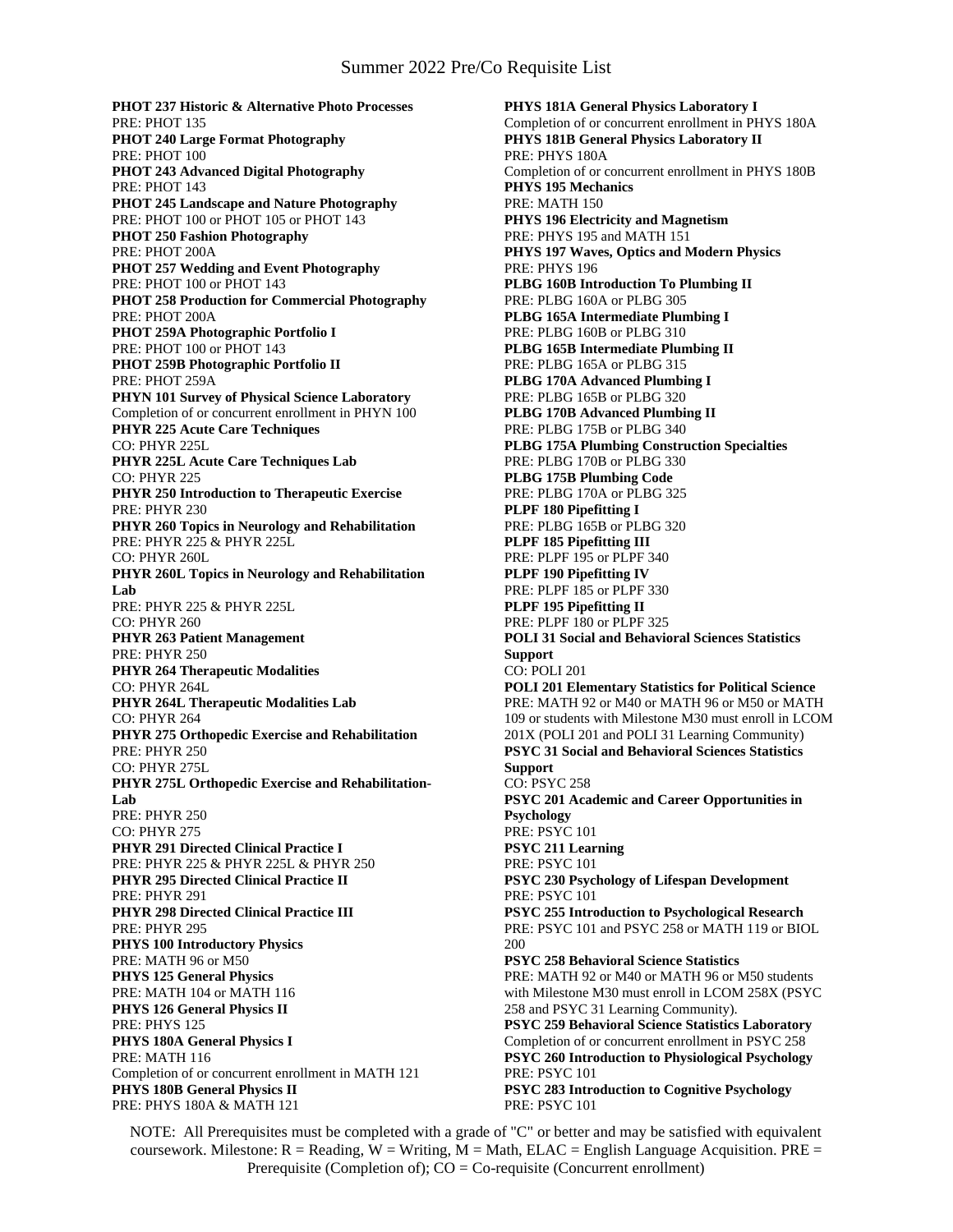**PSYC 401 Organizational Psychology for the Healthcare Professional** PRE: PSYC 101 **RADT 86 Fluoroscopy and Radiation Safety** Completion of or concurrent enrollment in RADT 240 **RADT 86L Fluoroscopy and Radiation Safety Laboratory** Completion of or concurrent enrollment in RADT 86 **RADT 110 Recording Media** Completion of or concurrent enrollment in RADT 121 **RADT 121C Radiographic Exposure Laboratory** Completion of or concurrent enrollment in RADT 121 **RADT 131 Patient Care** Completion of or concurrent enrollment in RADT 190 **RADT 190 Radiographic Positioning I** Completion of or concurrent enrollment in RADT 131 **RADT 190L Radiographic Positioning-I Laboratory** Completion of or concurrent enrollment in RADT 190 **RADT 192 Image Analysis for Radiologic Technology** Completion of or concurrent enrollment in RADT 256C and RADT 110 **RADT 201 Radiographic Positioning II** PRE: RADT 190 **RADT 201L Radiographic Positioning II Laboratory** Completion of or concurrent enrollment in RADT 201 **RADT 210 Radiographic Positioning III** PRE: RADT 201 **RADT 210L Radiographic Positioning III Lab** Completion of or concurrent enrollment in RADT 210 **RADT 221 Advanced Imaging Techniques** Completion of or concurrent enrollment in RADT 121 **RADT 230 Radiologic Science** Completion of or concurrent enrollment in RADT 121 **RADT 231 Pathology for Imaging Sciences** Completion of or concurrent enrollment in RADT 210 **RADT 240 Radiation Biology** CO: RADT 230 **RADT 241 Sectional Anatomy** CO: RADT 275 **RADT 241L Sectional Anatomy Lab** Completion of or concurrent enrollment in RADT 241 **RADT 242 Organization of Radiology** CO: RADT 257C **RADT 256A Directed Clinical Practice I** Completion of or concurrent enrollment in RADT 131 and RADT 190 and RADT 190L **RADT 256B Directed Clinical Practice II** PRE: RADT 256A Completion of or concurrent enrollment in RADT 121 and RADT 121C and RADT 201 and RADT 201L **RADT 256C Directed Clinical Practice III** PRE: RADT 256B Completion of or concurrent enrollment in RADT 192 **RADT 257A Directed Clinical Practice IV** PRE: RADT 256C Completion of or concurrent enrollment in RADT 210 and RADT 210L and RADT 221 and RADT 230 and RADT 231 **RADT 257B Directed Clinical Practice V** PRE: RADT 257A Completion of or concurrent enrollment in RADT 86 and RADT 86L and RADT 240 and RADT 241 and RADT 275

**RADT 257C Directed Clinical Practice VI** PRE: RADT 257B **RADT 257D Directed Clinical Practice Computed Tomography** PRE: RADT 275 **RADT 271 Digital Mammography** Completion of or concurrent enrollment in RADT 210 **RADT 271L Digital Mammography Laboratory** Completion of or concurrent enrollment in RADT 271 **RADT 275 Computed Tomography Imaging** Completion of or concurrent enrollment in RADT 241 **RADT 275L Computed Tomography Imaging Laboratory** CO: RADT 275 **RTVF 242A Radio Broadcast Concert Production Workshop - Sound Mixing** PRE: RTVF 132 **RTVF 242B Radio Broadcast Concert Production Workshop - Producing** PRE: RTVF 242A **RTVF 246A Advanced Television and Video Production Workshop - Production Management** PRE: RTVF 125 **RTVF 246B Advanced Television and Video Production Workshop - Production Crew** PRE: RTVF 125 **RTVF 246C Advanced Television and Video Production Workshop - Post-Production** PRE: RTVF 125 **RTVF 246D Advanced Television and Video Production Workshop - Directing** PRE: RTVF 125 **RTVF 249A Television News Workshop - Producing** PRE: RTVF 145 **RTVF 249B Television News Workshop - Tape Coordinating** PRE: RTVF 249A **RTVF 249C Television News Workshop - Assignment Editing** PRE: RTVF 249B **RTVF 249D Television News Workshop - Reporting** PRE: RTVF 249C **RUSS 102 Second Course in Russian** PRE: RUSS 101 or two years of high school Russian or equivalent **RUSS 201 Third Course in Russian** PRE: RUSS 102 or three years of high school Russian **SHEE 60B Level I Sheet Metal/HVAC** PRE: SHEE 60A or SHEE 301A **SHEE 65A Level II Sheet Metal/HVAC** PRE: SHEE 60B or SHEE 301B **SHEE 65B Level II Sheet Metal/HVAC** PRE: SHEE 65A or SHEE 302A **SHEE 70A Level III Sheet Metal/HVAC** PRE: SHEE 65B or SHEE 302B **SHEE 70B Level III Sheet Metal/HVAC** PRE: SHEE 70A or SHEE 304A **SHEE 75A Level IV Sheet Metal/HVAC** PRE: SHEE 70B or SHEE 304B **SHEE 75B Level IV Sheet Metal/HVAC** PRE: SHEE 75A or SHEE 305A